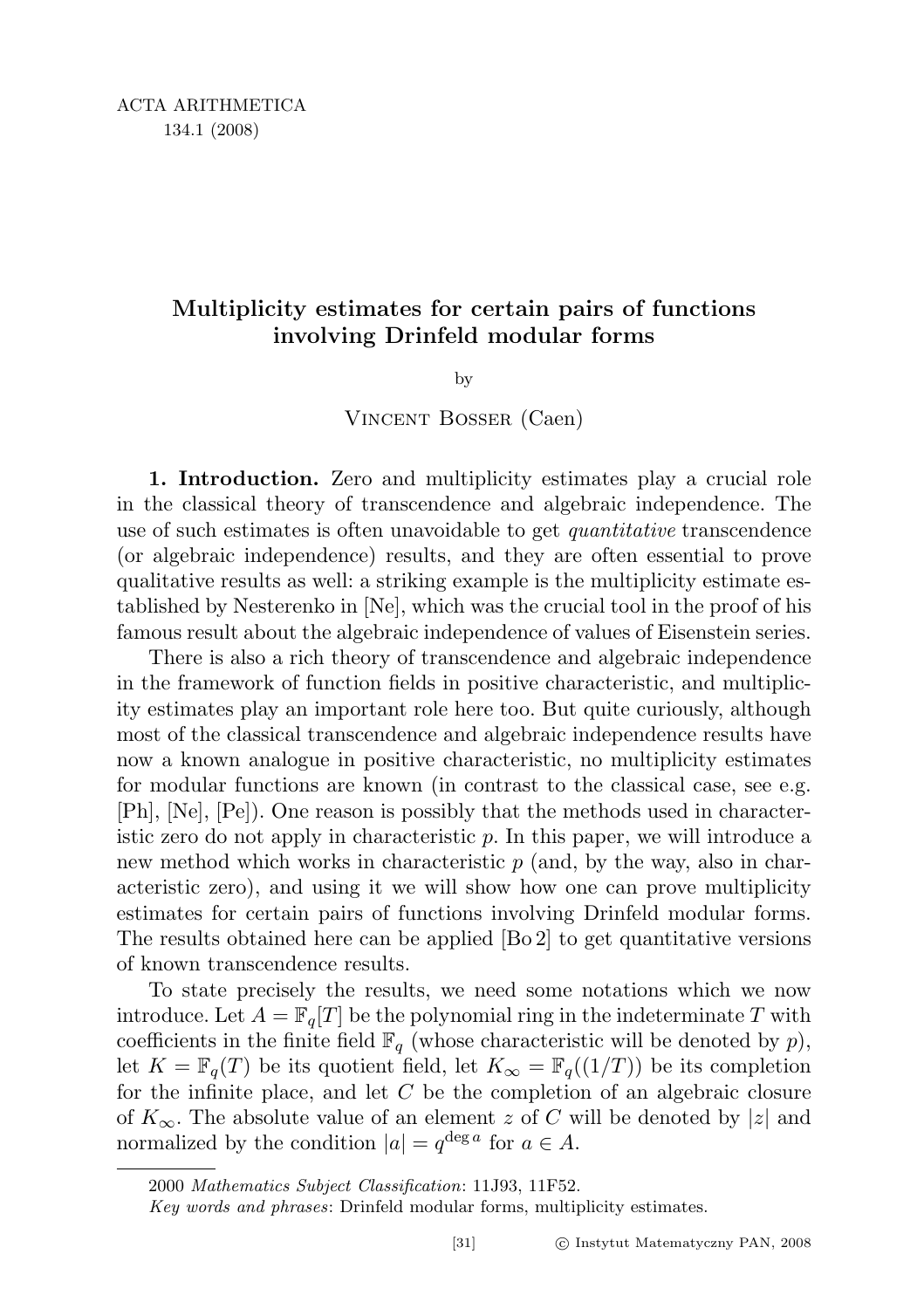We will denote by  $\tau: C \to C$  the Frobenius map, i.e.  $\tau(z) = z^q$ , and by  $\rho: A \to C\{\tau\}$  the Carlitz module, defined by  $\rho(T) = \rho_T = T\tau^0 + \tau$  (here  $C\{\tau\}$  denotes as usual the ring of Ore polynomials). The lattice of periods of the Carlitz module has the form  $L = \tilde{\pi}A$ , where  $\tilde{\pi}$  is an element of C, defined up to an element of  $\mathbb{F}_q^*$ . We will choose once for all such a  $\tilde{\pi}$ . We will further denote by  $e: C \to C$  the Carlitz exponential.

Let  $\Omega = C \setminus K_{\infty}$  be the Drinfeld upper half-plane. We will denote by  $|z|_i$  the imaginary part of  $z \in C$ , i.e.

$$
|z|_i = \inf_{x \in K_\infty} |z - x|.
$$

Let  $t(z) = 1/e(\tilde{\pi}z)$  be the parameter at infinity. Then every A-periodic function  $f: \Omega \to C$  (that is, a function f such that  $f(z + a) = f(z)$  for all  $z \in \Omega$  and all  $a \in A$ ) defines a unique function  $\hat{f} : t(\Omega) \to C$  such that  $f(z) = f(t(z))$   $(z \in \Omega)$ . For instance, every modular function f for the group  $GL_2(A)$  defines such a function  $\hat{f}$ .

If  $F(t)$  is a non-zero function having in a neighborhood of 0 an expansion of the form

(1) 
$$
F(t) = \sum_{n \ge n_0} a_n t^n,
$$

with  $n_0 \in \mathbb{Z}$ ,  $a_n \in C$ ,  $a_{n_0} \neq 0$ , then we define as usual ord<sub>0</sub>  $F(t) := n_0$ . If F is the zero function, then we put  $\text{ord}_0 F(t) := \infty$ . For example,  $\text{ord}_0 \hat{f}$  is well defined for a modular function  $f$ .

We will denote by j the Drinfeld modular invariant, and by  $g, h$  the usual Drinfeld modular forms defined in  $[Ge]$ . We recall that these functions g, h generate all the modular forms (with type) for the full group  $GL_2(A)$  [Ge], exactly as the Eisenstein series  $E_4, E_6$  do in the classical case (that is, every modular form of weight k and type m for  $GL_2(A)$  is an isobaric polynomial in g and h, the weights of g and h being  $q-1$  and  $q+1$ , respectively).

Finally, if  $P \in C[X, Y]$  is a polynomial, we denote for convenience (but in a quite unusual way)  $\deg_X^+ P := \max\{\deg_X P, 1\}$ , where  $\deg_X P$  is the degree of P with respect to  $\ddot{X}$ , and we define similarly  $\deg_Y^+ P$ .

The two main theorems which we will prove in this paper are the following.

THEOREM 1. Let 
$$
P \in C[X, Y]
$$
 be a non-zero polynomial. Then  
\n
$$
\operatorname{ord}_0 P(t, \hat{j}(t)) \le c_1 \deg_X P \deg_Y^+ P,
$$

where  $c_1 = c_1(q)$  is a positive real number depending only on q.

Here we can take for instance  $c_1 = 2q(q + 1)$ , as follows from the proof below (but we did not try to find the best constant). This theorem is an analogue of Philibert's multiplicity estimate [Ph] and is used in [Bo 2] to get a quantitative version of the transcendence result of [ADR].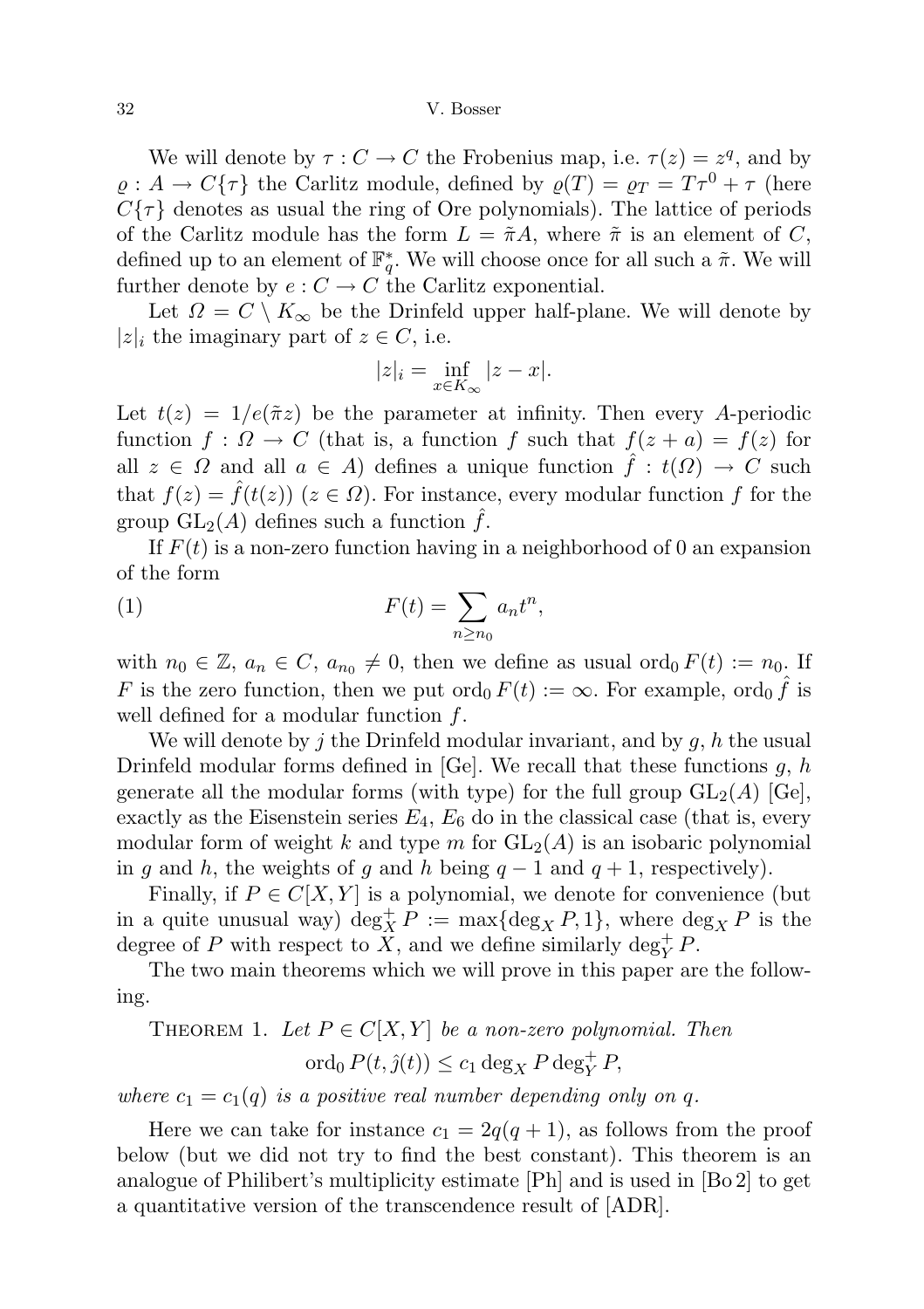THEOREM 2. Let  $P \in C[X, Y]$  be a non-zero polynomial, and let  $\varphi$ :  $\Omega \to C$  be the function defined by  $\varphi(z) = h(Tz)/h(z)$ . Then

ord<sub>0</sub>  $P(\hat{h}(t), \hat{\varphi}(t)) \leq c_2 \deg_X^+ P (\deg_X P + \deg_Y P),$ 

where  $c_2 = c_2(q) > 0$  depends only on q.

Here we can take  $c_2 = 2q^2(q^2 + q)$  (see Section 4 below).

It is not difficult to deduce from Theorem 2 the following corollary (see Section 5).

COROLLARY 3. Let  $P \in C[X, Y]$  be a non-zero polynomial. Then

ord<sub>0</sub>  $P(\hat{h}(t), \hat{g}(t)) \leq c_3 \deg_X P (\deg_X P + \deg_Y P),$ 

where  $c_3 = c_3(q) > 0$  depends only on q.

Because of the formula [Ge]  $\Delta = -h^{q-1}$ , where  $\Delta$  is the Drinfeld discriminant function, it is straightforward to derive from Corollary 3 a multiplicity estimate for the two functions  $\Delta$  and j. This estimate can be used [Bo 2] to get a quantitative version of the transcendence result of [Di].

We can deduce from Corollary 3 the following two corollaries.

COROLLARY 4. Let  $f : \Omega \to C$  be a non-constant modular form for  $GL_2(A)$ . There exists a real number  $c_4 > 0$  (depending on q and f) such that for every non-zero polynomial  $P \in C[X, Y]$ ,

$$
\operatorname{ord}_0 P(\hat{f}(t),\hat{g}(t)) \le c_4 \deg_X P(\deg_X P + \deg_Y P).
$$

COROLLARY 5. Let  $f_1 : \Omega \to C$  and  $f_2 : \Omega \to C$  be two algebraically independent modular forms for  $GL_2(A)$ . There exists a real number  $c_5 > 0$ (depending on q,  $f_1$  and  $f_2$ ) such that for every non-zero polynomial  $P \in$  $C[X, Y],$ 

$$
\operatorname{ord}_0 P(\hat{f}_1(t), \hat{f}_2(t)) \le c_5 (\deg_X P + \deg_Y P)^2.
$$

The paper is organized as follows. In Section 2, we explain the idea of proofs of Theorems 1 and 2. In Section 3, we prove Theorem 1. In Section 4, we prove Theorem 2. Finally, we give the proofs of the corollaries in Section 5.

2. Idea of the proofs. A quite general method for proving multiplicity estimates, which is frequently used in the literature and on which our method is also based, is the following one. Suppose that you are given two C-algebraically independent functions  $F_1, F_2 : U \to C$  having a t-expansion (1) in a neighborhood U of zero, and suppose that you want to prove a multiplicity estimate of the form

$$
\operatorname{ord}_0 P(F_1(t), F_2(t)) \le c \deg_X^+ P \deg_Y^+ P
$$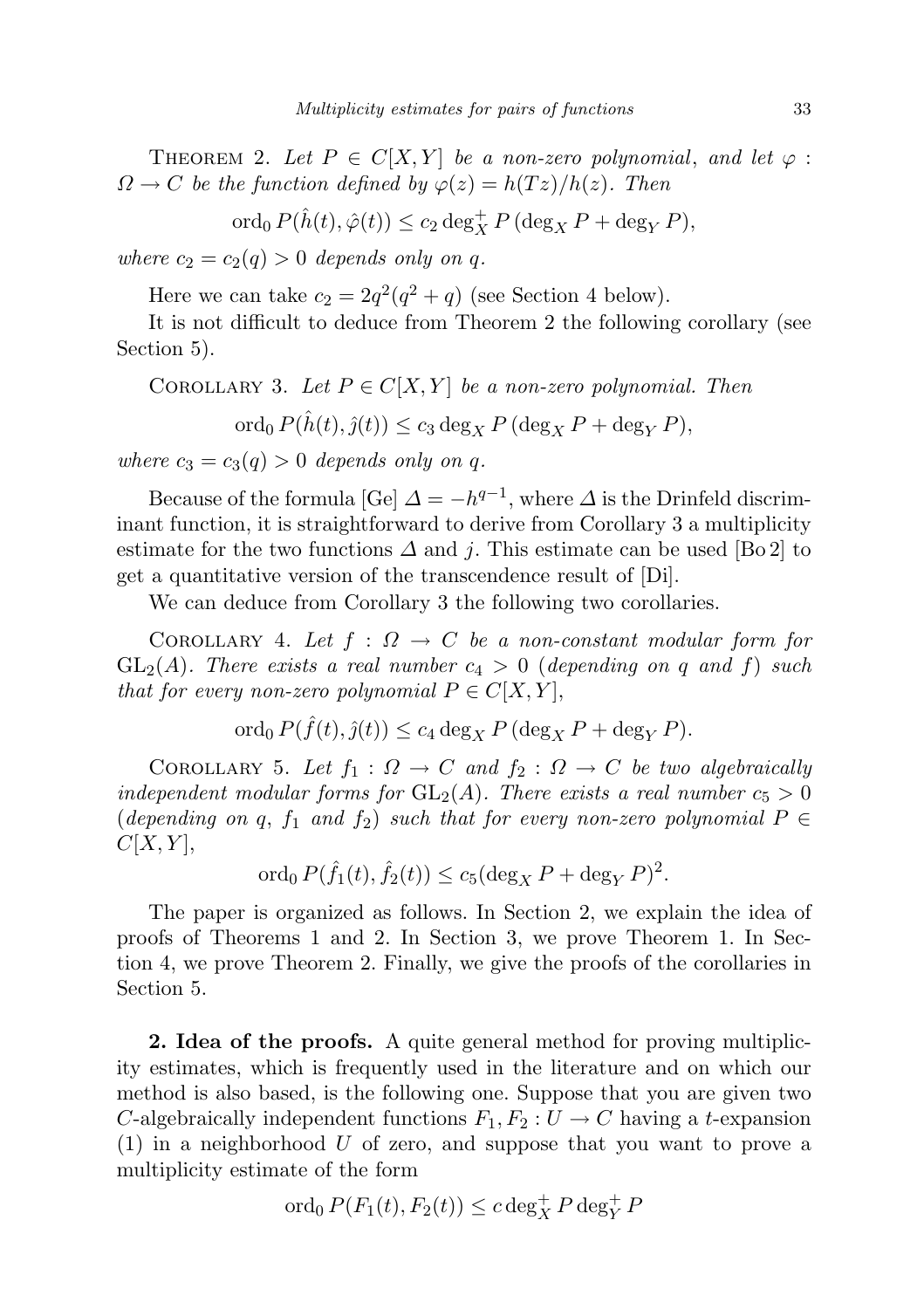(where  $c > 0$  depends only on q,  $F_1$  and  $F_2$ ). For simplicity we will assume that  $F_1, F_2$  are analytic on U, but the same kind of arguments can be used even if  $F_1$  or  $F_2$  has a pole at zero (as in Theorem 1).

First note that without loss of generality we may assume that the polynomial P is irreducible, and that deg<sub>X</sub>  $P \ge 1$ , deg<sub>V</sub>  $P \ge 1$ . The main idea is then to construct from P a polynomial  $Q \in C[X, Y]$  satisfying the following three conditions  $(C_1, C_2, C_3$  and  $C_4$  denote here real numbers depending on  $q$ ,  $F_1$  and  $F_2$ :

- (a)  $\deg_X Q \leq C_1 \deg_X P$  and  $\deg_Y Q \leq C_1 \deg_Y P$ , where  $C_1 > 0$ .
- (b) ord<sub>0</sub>  $Q(F_1(t), F_2(t)) \geq C_2$  ord<sub>0</sub>  $P(F_1(t), F_2(t)) C_3 \deg_X P \deg_Y P$ , where  $C_2 > 0$  and  $C_3 \geq 0$ .
- (c)  $P \nmid Q$ .

If (a), (b) and (c) are satisfied, one easily derives the multiplicity estimate as follows. Consider the resultant with respect to Y (say)  $R(X) =$ res<sub>Y</sub>(P,Q). Because of (c) we have  $R(X) \neq 0$ , and thus (<sup>1</sup>) ord<sub>0</sub>  $R(F_1(t)) \ll$  $\deg R$  (here and in the following the symbol  $\ll$  means that the upper bound involves a constant depending on  $q$ ,  $F_1$  and  $F_2$ ). Using (a) we derive

(2) 
$$
\operatorname{ord}_0 R(F_1(t)) \ll \deg R \ll \deg_X P \deg_Y Q + \deg_Y P \deg_X Q
$$

$$
\ll \deg_X P \deg_Y P.
$$

Since now there exist polynomials U and V satisfying  $UP + VQ = R$ , we see, using (b), that

(3) 
$$
\text{ord}_0 R(F_1(t)) \ge \min\{\text{ord}_0 P(F_1(t), F_2(t)), \text{ord}_0 Q(F_1(t), F_2(t))\}
$$

$$
\ge C_4 \text{ ord}_0 P(F_1(t), F_2(t)) - C_3 \text{ deg}_X P \text{ deg}_Y P.
$$

Combining (2) and (3) gives the desired estimate (naturally, the same method works even if we cannot separate the partial degrees, but it leads to a less precise result, as for instance in Theorem 2).

When the method described above applies, we usually find quite easily a natural candidate for Q which satisfies almost immediately the conditions (a) and (b), and the difficult part is to verify (c). This was for instance the case in the proof of Philibert's multiplicity estimate [Ph], and it will also be the case for us.

In order to explain the idea of the proof of Theorem 1, let us briefly sketch Philibert's proof of the complex analogue. So in this paragraph  $j(z)$  =  $J(q)$  denotes the usual elliptic modular invariant, and  $q = e^{2\pi i z}$ . Using the modular equation of level 2 for j, Philibert takes for  $Q$  the unique polynomial of  $\mathbb{C}[X, Y]$  such that

(4) 
$$
Q(X, j(z)) = P(X^2, j(2z))P(X^2, j(z/2))P(X^2, j((z+1)/2)).
$$

 $(1)$  To see this it suffices to decompose R as a product of linear factors.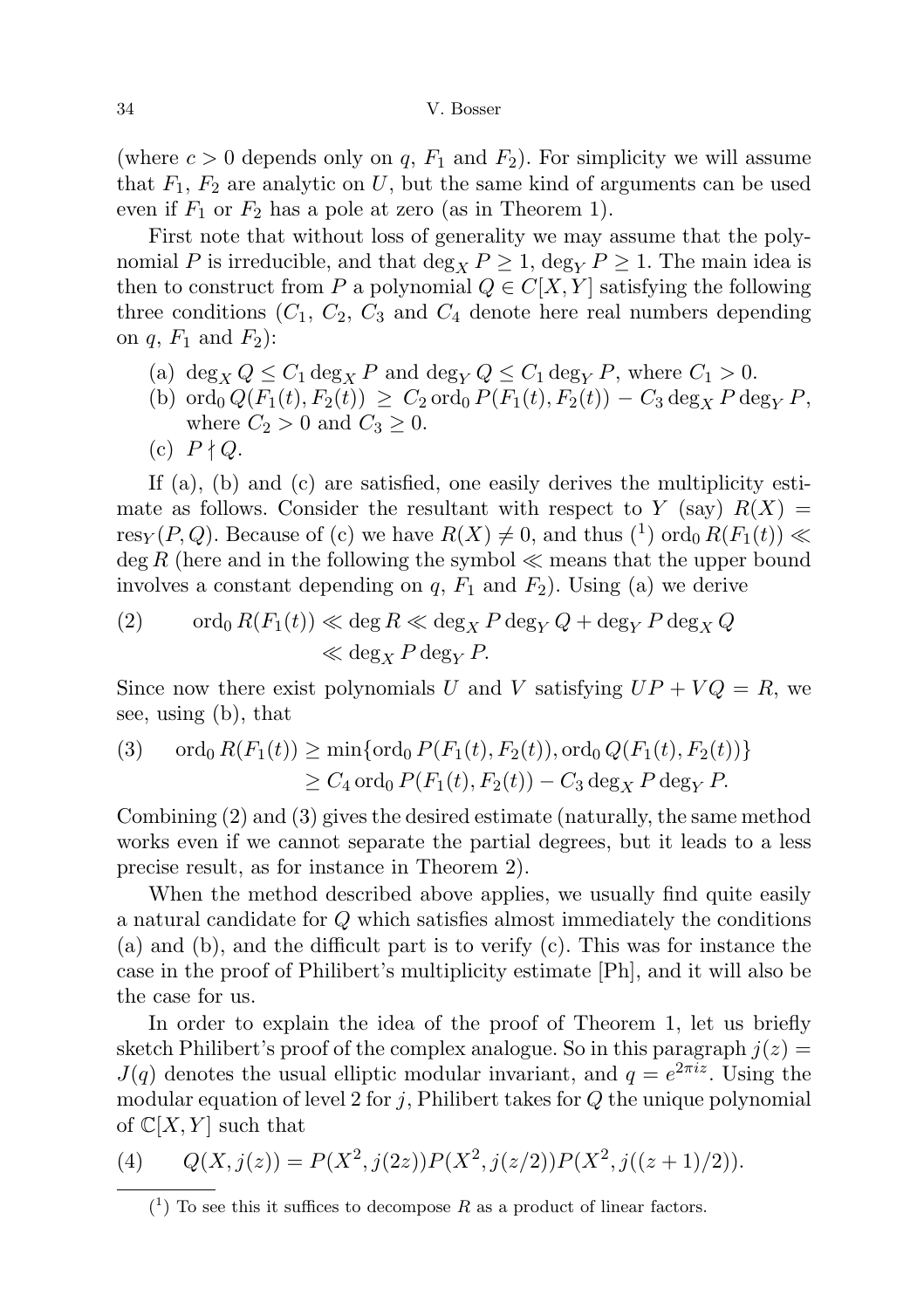It is not difficult to show that this polynomial satisfies conditions (a) and (b). Thus, it remains to verify (c). To do this, denote by  $K$  the algebraic closure of the field  $\mathbb{C}((q))$  of Laurent series in q, and suppose that P divides Q. Philibert's idea consists in showing that in this case there exist infinitely many roots in K of the non-zero polynomial  $f(X) = P(X, J(q)) \in \mathbb{C}((q))[X]$ , which is a contradiction. The argument is as follows. Since the field  $K$  is here the field  $\bigcup_{e\geq 1} \mathbb{C}((q^{1/e}))$  of Puiseux series, we can find a first root  $x_0 =$  $x_0(q) \in \mathcal{K}$  of the polynomial f. Since  $P | Q$ , we also have  $Q(x_0(q), J(q)) = 0$ . Thus, the right-hand side of (4) vanishes when we substitute  $x_0(q)$  to X, and it is easily seen that it leads to a new equality of the form  $P(x_1(q), J(q)) = 0$ . Repeating the argument, we get a sequence  $x_0, x_1, x_2, \ldots$  of elements of  $\mathcal K$  which are roots of the polynomial f. Since it can be shown that these elements are pairwise distinct by a careful study of their q-expansion, we get the desired contradiction.

Let us now return to the Drinfeld case. One can define an analogue of the polynomial Q above (which would be the polynomial given by the formula  $(8)$  for  $r = 0$  below). As in the complex case, only condition  $(c)$  is not trivial. However, we cannot mimic Philibert's proof here, because in characteristic  $p$ the existence of a Puiseux series  $x_0(t)$  satisfying  $P(x_0(t), \hat{y}(t)) = 0$  as above is not guaranteed.

To overcome this problem, the basic remark is that we can still construct such a root  $x_0(t)$ , which lies even in C[[t]], if Newton's method to approximate the roots of a polynomial in non-archimedean, complete fields (Hensel lemma) is convergent. More precisely, set  $f(X) = P(X, \hat{j}(t)) \in C((t))[X],$ and consider as starting point (first approximation of the root of f)  $a_0 = t$ . If Newton's method is convergent (first case to consider), we will find a root  $x_0 \in C[[t]]$  and we will be able to apply Philibert's method sketched above. The standard sufficient condition to ensure convergence reads here  $(2)$ 

(5) 
$$
2 \operatorname{ord}_0 \frac{\partial P}{\partial X}(t, \hat{\jmath}(t)) < \operatorname{ord}_0 P(t, \hat{\jmath}(t)) - (q-1) \operatorname{deg}_Y P.
$$

However, it can happen that (5) does not hold. But then it turns out that the condition obtained is exactly of the form (b) in the general method described above with now  $Q = \partial P / \partial X$ . Since in this case (a) is trivial, we see that we will be able to apply the general method with  $Q = \partial P/\partial X$  provided (c) holds, i.e. if  $\partial P/\partial X \neq 0$  (second case). It still remains to treat the case  $\partial P/\partial X = 0$  (last case). In this case, we can write  $P(X,Y) = S(X^{p^f}, Y)$ with  $f \geq 1$ ,  $\partial S/\partial X \neq 0$ , and  $\deg_X S < \deg_X P$ . The idea is now to argue by induction on the partial degree deg<sub>X</sub> P. However, since ord<sub>0</sub>  $P(t, \hat{j}(t)) =$ ord<sub>0</sub>  $S(t^{p^f}, \hat{J}(t))$ , we see that in order to apply the induction hypothesis to S

 $(2)$  In fact, for technical (computational) reasons (see §3.2), we will be able to apply Philibert's method only under a stronger condition than this standard one.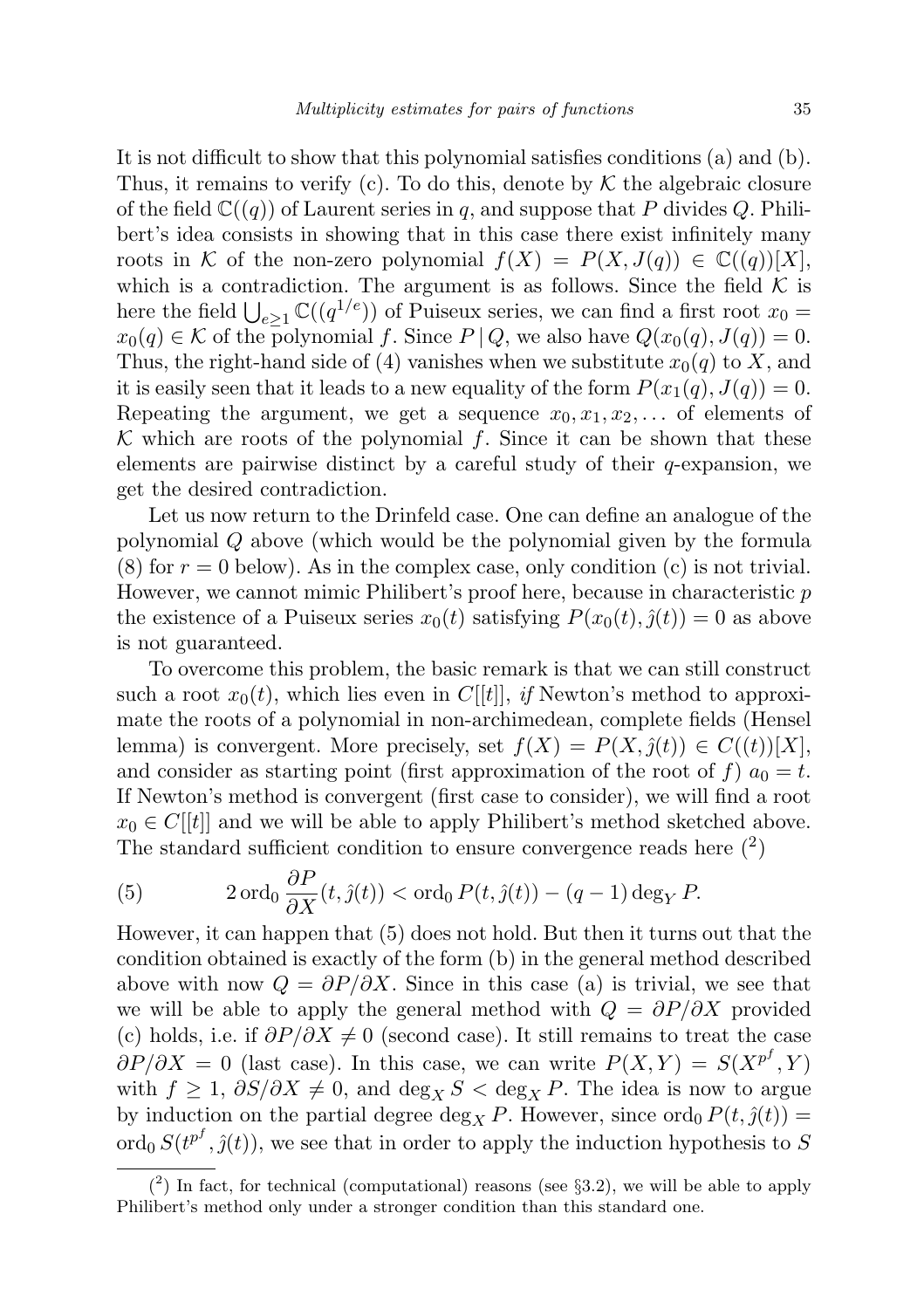we now need a multiplicity estimate for the two functions  $t^{p^f}$  and  $\hat{j}(t)$ , and not only for t and  $\hat{j}(t)$ . Fortunately, all the arguments just described above also work *mutatis mutandis* with  $t^{p^f}$  instead of t, and therefore an inductive argument is possible.

Summing up, what we will prove is in fact the following apparently more general result: For every irreducible polynomial  $P \in C[X, Y]$  and every integer  $r \geq 0$ ,

ord<sub>0</sub>  $P(t^{p^r}, \hat{y}(t)) \le c_1(q)p^r \deg_X P \deg_Y^+ P$ .

This will be proved in the next section by induction on  $\deg_X P$ , by distinguishing the three cases above. Theorem 2 will then be proved in Section 4 by the same method. Let us also mention that in the proof of Theorem 1, even in the case when Philibert's method applies, the problem of proving that the roots  $x_0, x_1, \ldots$  are all distinct is, contrary to the complex case, not at all an easy one, and it requires quite involved computations (see Section 3.2).

3. Proof of Theorem 1. As already mentioned, it suffices to prove Theorem 1 when the polynomial  $P$  is irreducible. Indeed, the multiplicity estimate is plainly true if  $P$  is constant, and if it is true for two polynomials  $P_1$  and  $P_2$ , then it is true for their product  $P_1P_2$  by simply adding the inequalities.

As explained in the previous section, we will prove the following lemma, from which Theorem 1 will immediately follow by putting  $r = 0$ .

LEMMA 6. For every irreducible polynomial  $P \in C[X, Y]$  and every integer  $r \geq 0$ ,

$$
\operatorname{ord}_0 P(t^{p^r}, \hat{\jmath}(t)) \le c_1 p^r \deg_X P \deg_Y^+ P,
$$

where  $c_1 = c_1(q) > 0$  depends only on q.

Here the constant  $c_1$  is the same as in Theorem 1. We can take for instance  $c_1 = 2q(q+1)$ .

The proof of Lemma 6 will occupy the whole Section 3. It is divided into two parts. In the first one (Section 3.1), we prove the lemma, assuming that a certain resultant is not zero. In the second (technical) part (Section 3.2), we prove that this resultant is indeed not zero.

**3.1.** Proof of Lemma 6, assuming the non-vanishing of a resultant. Let P be an irreducible polynomial in  $C[X, Y]$ . If  $\deg_X P = 0$  Lemma 6 is true because in this case the inequality  $\text{ord}_0 P(t^{p^r}, \hat{J}(t)) \leq 0$  trivially holds for every r. Arguing by induction on  $\deg_X P$ , we now suppose that  $\deg_X P \geq 1$ and that Lemma 6 is true for all polynomials whose partial degree with respect to X is strictly less than  $\deg_X P$ . Let  $r \geq 0$  be an integer. Since Lemma 6 is clear if  $\deg_Y P = 0$  or if  $\text{ord}_0 P(t^{p^r}, \hat{y}(t)) < 0$ , we may assume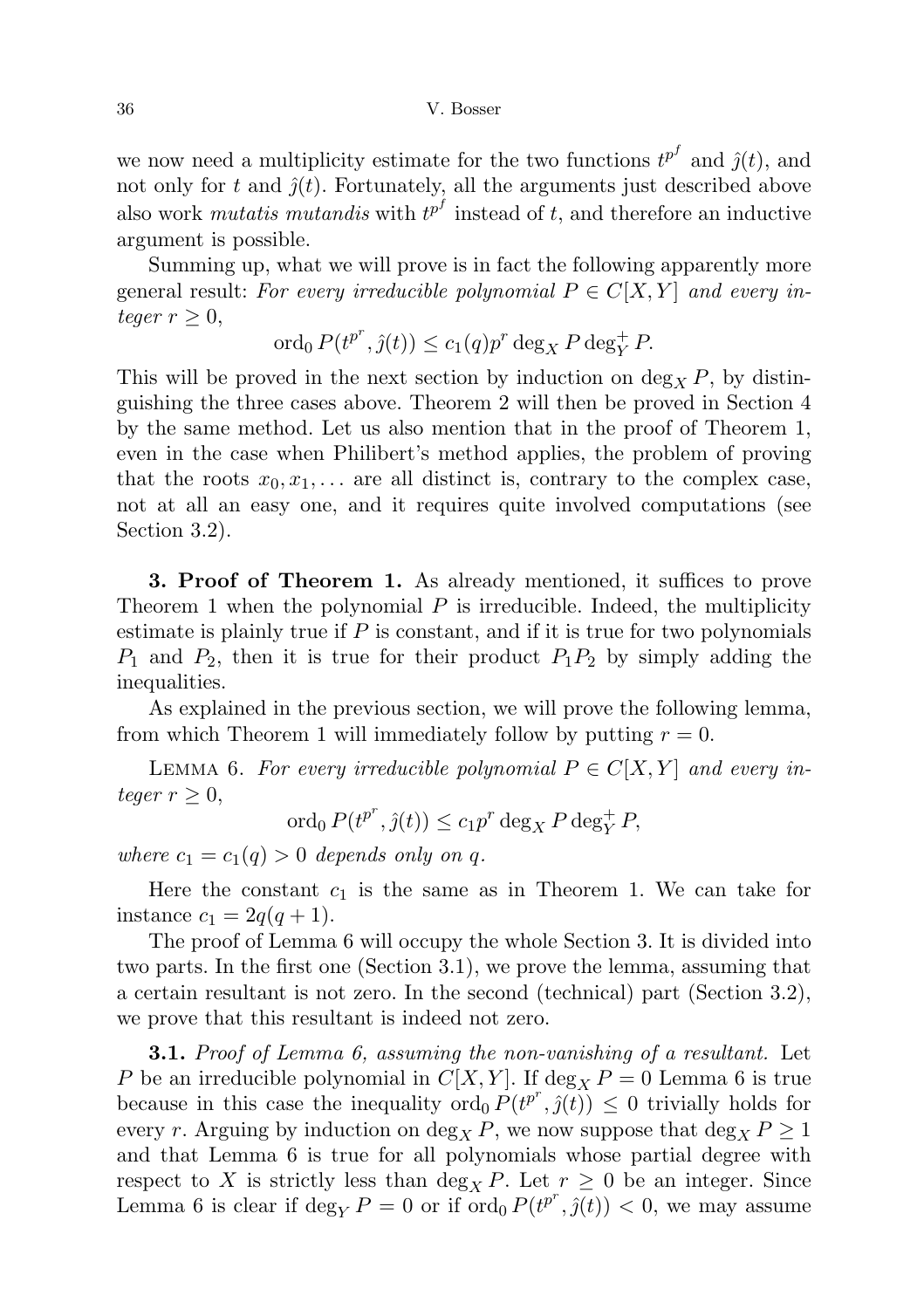in what follows that  $\deg_Y P \geq 1$  and that  $\text{ord}_0 P(t^{p^r}, \hat{J}(t)) \geq 0$ . We now distinguish three cases.

First case:  $\partial P/\partial X = 0$ . In this case we write  $P(X,Y) = S(X^{p^f}, Y)$ , with  $S \in C[X, Y]$  and  $f \ge 1$  maximal (it is possible because deg<sub>X</sub>  $P \ge 1$ ). Then  $\deg_X P = p^f \deg_X S$  and  $\deg_Y P = \deg_Y S$ . We have in particular  $\deg_X S < \deg_X P$  and thus we can apply the induction hypothesis to S (which is also irreducible), which gives

$$
\begin{aligned} \n\operatorname{ord}_0 P(t^{p^r}, \hat{\jmath}(t)) &= \operatorname{ord}_0 S(t^{p^{r+f}}, \hat{\jmath}(t)) \\ \n&\le c_1 p^{r+f} \operatorname{deg}_X S \operatorname{deg}_Y S = c_1 p^r \operatorname{deg}_X P \operatorname{deg}_Y P \n\end{aligned}
$$

as desired.

Second case:  $\partial P/\partial X \neq 0$  and the following condition holds:

$$
2 \operatorname{ord}_0 \frac{\partial P}{\partial X}(t^{p^r}, \hat{\jmath}(t)) \ge \operatorname{ord}_0 P(t^{p^r}, \hat{\jmath}(t)) - (q-1) \operatorname{deg}_Y P - 2p^r.
$$

In this case, we introduce the resultant  $R = R(Y) = \text{res}_X(P, \partial P/\partial X) \in$  $C[Y]$ . Since  $P \nmid \frac{\partial P}{\partial X}$  we have  $R \neq 0$ . Moreover, by a well-known property of the resultant there exist two polynomials  $U, V \in C[X, Y]$  such that

$$
R = UP + V \frac{\partial P}{\partial X},
$$

and whose degrees in Y satisfy

$$
\deg_Y U \le \deg_X \left(\frac{\partial P}{\partial X}\right) \deg_Y P + \deg_X P \deg_Y \left(\frac{\partial P}{\partial X}\right) \le 2 \deg_X P \deg_Y P
$$

and analogously

$$
\deg_Y V \le 2 \deg_X P \deg_Y P.
$$

Now, recall that the function  $\hat{j}(t)$  has an expansion for  $|t|$  small of the form

$$
\hat{j}(t) = -\frac{1}{t^{q-1}} + T^q - T + \text{higher order terms}.
$$

Hence, since  $\hat{j}(t)$  has a pole of order  $q-1$  at zero, we deduce

$$
\operatorname{ord}_0 U(t^{p^r}, \hat{J}(t)) \ge -(q-1)\operatorname{deg}_Y U \ge -2(q-1)\operatorname{deg}_X P \operatorname{deg}_Y P
$$

and

$$
\text{ord}_0 V(t^{p^r}, \hat{y}(t)) \ge -(q-1)\deg_Y V \ge -2(q-1)\deg_X P \deg_Y P.
$$

From this we derive on one hand

$$
\operatorname{ord}_0(UP)(t^{p^r}, \hat{y}(t)) \ge \operatorname{ord}_0 P(t^{p^r}, \hat{y}(t)) - 2(q-1) \operatorname{deg}_X P \operatorname{deg}_Y P,
$$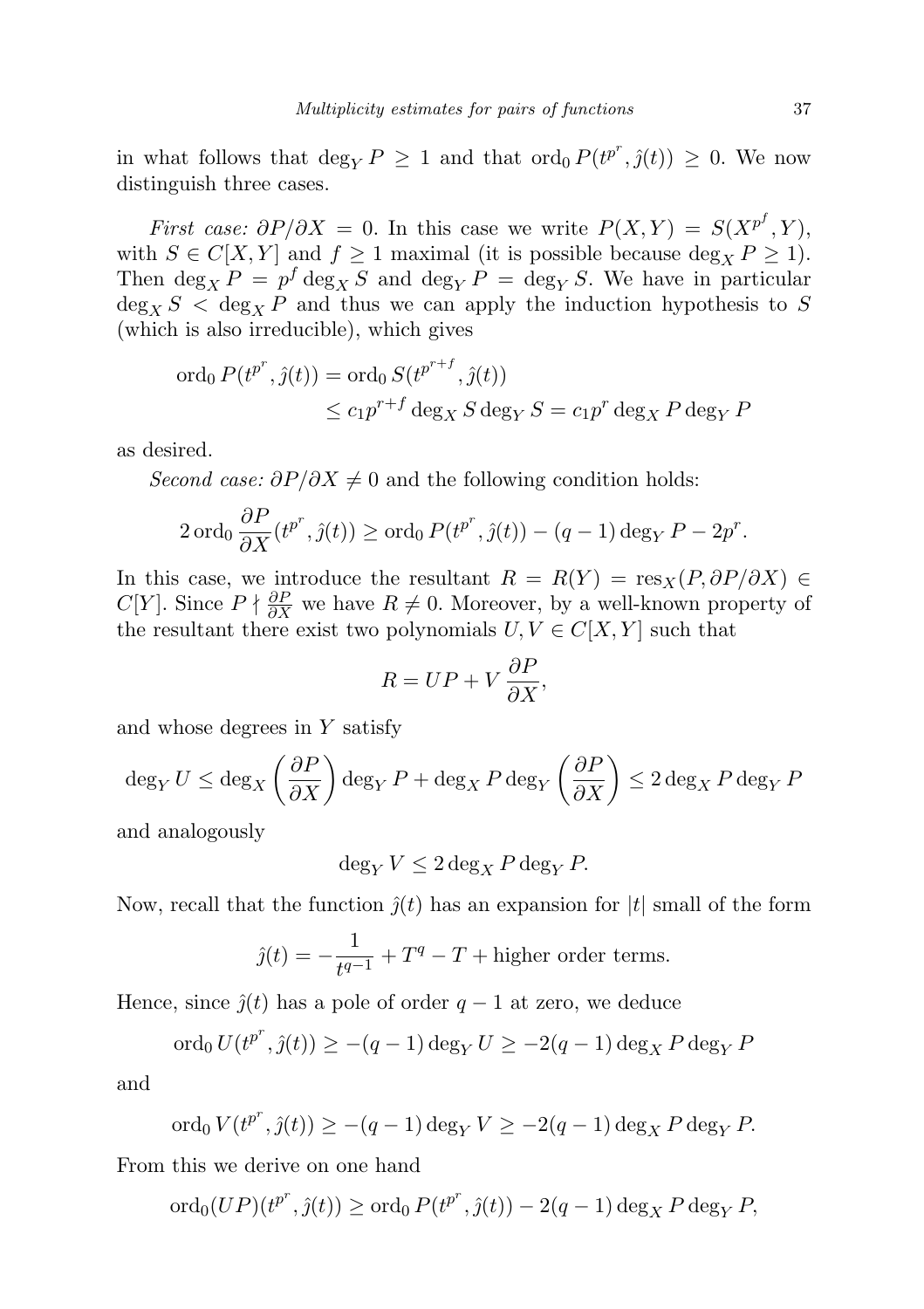and on the other hand

$$
\begin{aligned} \operatorname{ord}_0\left(V\,\frac{\partial P}{\partial X}\right)(t^{p^r},\hat{j}(t)) &\geq \frac{1}{2}\operatorname{ord}_0P(t^{p^r},\hat{j}(t)) - \frac{1}{2}\left(q-1\right)\deg_YP - p^r \\ &- 2(q-1)\deg_XP\deg_YP \\ &\geq \frac{1}{2}\operatorname{ord}_0P(t^{p^r},\hat{j}(t)) - \frac{5}{2}\,p^rq\deg_XP\deg_YP. \end{aligned}
$$

Thus, we obtain

$$
\begin{aligned} \n\text{ord}_0 \, R(\hat{\jmath}(t)) &\geq \min \left\{ \text{ord}_0(UP)(t^{p^r}, \hat{\jmath}(t)); \text{ord}_0\left(V\frac{\partial P}{\partial X}\right)(t^{p^r}, \hat{\jmath}(t)) \right\} \\ \n&\geq \frac{1}{2} \text{ord}_0 \, P(t^{p^r}, \hat{\jmath}(t)) - \frac{5}{2} \, p^r q \deg_X P \deg_Y P. \n\end{aligned}
$$

Since now  $R \neq 0$  we have the trivial estimate ord<sub>0</sub>  $R(j(t)) \leq 0$ , from which the conclusion of Lemma 6 follows (it suffices to take  $c_1 \geq 5q$ ).

Third case:  $\partial P/\partial X \neq 0$  and the following condition holds:

$$
2 \operatorname{ord}_0 \frac{\partial P}{\partial X}(t^{p^r}, \hat{\jmath}(t)) < \operatorname{ord}_0 P(t^{p^r}, \hat{\jmath}(t)) - (q-1) \operatorname{deg}_Y P - 2p^r.
$$

In this case, we will construct a polynomial Q analogous to that constructed by Philibert and then apply the method using Newton approximations sketched in the previous section.

Denote by M the set of matrices  $\gamma$  of  $GL_2(A)$  of the form  $\gamma = \begin{pmatrix} a & b \\ 0 & d \end{pmatrix}$ , where a, b, d are coprime, a is monic,  $ad = T$  and  $\deg b < \deg a$ . We have explicitly

$$
\mathcal{M} = \left\{ \begin{pmatrix} T & 0 \\ 0 & 1 \end{pmatrix} \right\} \cup \left\{ \begin{pmatrix} 1 & \lambda \\ 0 & T \end{pmatrix} \middle| \lambda \in \mathbb{F}_q \right\}.
$$

As in the classical case, there exists a modular polynomial  $\Phi_T \in A[X, Y]$ which satisfies

$$
\Phi_T(X, j(z)) = \prod_{\gamma \in \mathcal{M}} (X - j(\gamma z)) \quad (z \in \Omega)
$$

(the notation  $\gamma z$  means of course  $(az + b)/d$ ). It follows in particular that every symmetrical polynomial in the functions  $j(\gamma z)$  is in fact a polynomial in the function j.

Next, we note that

$$
t(Tz) = \frac{1}{e(\tilde{\pi}Tz)} = \frac{1}{Te(\tilde{\pi}z) + e(\tilde{\pi}z)^q} = \frac{t(z)^q}{1 + Tt(z)^{q-1}}.
$$

Thus, if we denote by s and  $s_r$  the rational functions defined by

(6) 
$$
s(X) = \frac{X^q}{1 + TX^{q-1}} \text{ and } s_r(X) = \frac{X^q}{1 + T^{p^r} X^{q-1}},
$$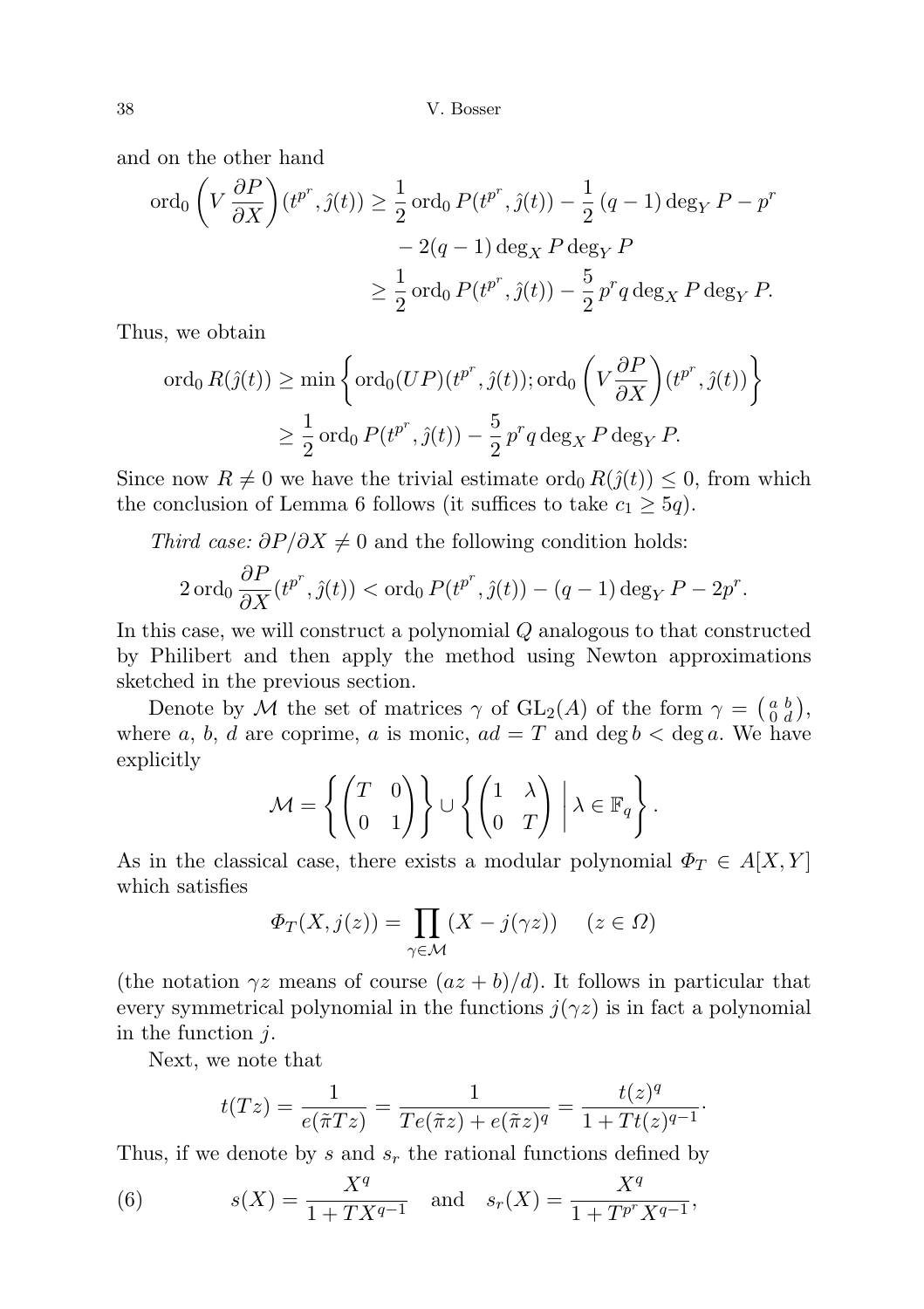we have the identities

(7) 
$$
t(Tz) = s(t(z)) \text{ and } t(Tz)^{p^r} = s_r(t(z)^{p^r}).
$$

Following the idea of Philibert, we now define the polynomial Q as the unique polynomial in  $C[X, Y]$  satisfying the equality  $(z \in \Omega)$ 

(8) 
$$
Q(X, j(z)) = \prod_{\gamma \in \mathcal{M}} [P(s_r(X), j(\gamma z))(1 + T^{p^r} X^{q-1})^{\deg_X P}].
$$

Such a polynomial exists since the right hand side of (8) is a polynomial in X whose coefficients are symmetrical polynomials in the functions  $j(\gamma z)$ (and it is plainly unique).

The next step consists now in estimating from above the partial degrees  $\deg_X Q$  and  $\deg_Y Q$  in terms of  $\deg_X P$  and  $\deg_Y P$ . It is easy to see that each factor of the product  $(8)$  is a polynomial in X with coefficients in the field of meromorphic functions in  $\Omega$  of degree at most  $q \deg_X P$ , so that

(9) 
$$
\deg_X Q \le q(q+1) \deg_X P.
$$

To find an upper bound for deg<sub>V</sub> Q, we will estimate the order of the pole at infinity of each coefficient of the polynomial  $Q(X, j(\gamma z))$ . We will adopt the following convenient notation: If  $\Pi$  is any non-zero polynomial in X whose coefficients are meromorphic functions in  $\Omega$  having a t-expansion at infinity, we will denote by  $\text{ord}_0 \Pi$  the minimum of the orders at  $t = 0$  of each coefficient of  $\Pi$ . With this notation we thus have  $\text{ord}_0 Q(X, j(z)) =$  $-(q-1) \deg_Y Q$ . Now, since the individual factors of the product (8) do not necessarily have a t-expansion (although the product has one), we will merely consider the polynomial  $Q(X, j(Tz))$ , whose factors now have an expansion in  $t(z)$ . More precisely, if  $\gamma = \left(\begin{smallmatrix} 1 & \lambda \\ 0 & T \end{smallmatrix}\right)$  ( $\lambda \in \mathbb{F}_q$ ), then (for  $|z|_i$  large)

$$
j(\gamma(Tz)) = j(z + \lambda/T) = -\frac{1}{t(z + \lambda/T)^{q-1}} + \cdots = -\frac{1}{t^{q-1}} + \cdots,
$$

where we have set  $t = t(z)$  (we have also used the fact that  $t(z + \lambda/T)$ )  $= t/(1 + te(\tilde{\pi}\lambda/T)))$ . Thus  $\overline{\text{ord}}_0 P(s_r(X), j(\gamma(Tz)))(1 + T^{p^r}X^{q-1})^{\text{deg}_X P} =$  $-(q-1) \deg_Y P$  in this case. Similarly, if  $\gamma = \begin{pmatrix} T & 0 \\ 0 & 1 \end{pmatrix}$ , then

$$
j(\gamma(Tz)) = j(T^2z) = -\frac{1}{t(T^2z)^{q-1}} + \cdots = -\frac{1}{t^{q^2(q-1)}} + \cdots,
$$

since  $t(T^2z) = t^{q^2} + \cdots$  by (6) and (7). We have therefore

$$
\text{ord}_0 P(s_r(X), j(\gamma(tz)))(1 + T^{p^r} X^{q-1})^{\deg_X P} = -q^2(q-1) \deg_Y P.
$$

It follows from these considerations and the formula (8) that

$$
\operatorname{ord}_0 Q(X, j(Tz)) = -(q^3 - q) \operatorname{deg}_Y P,
$$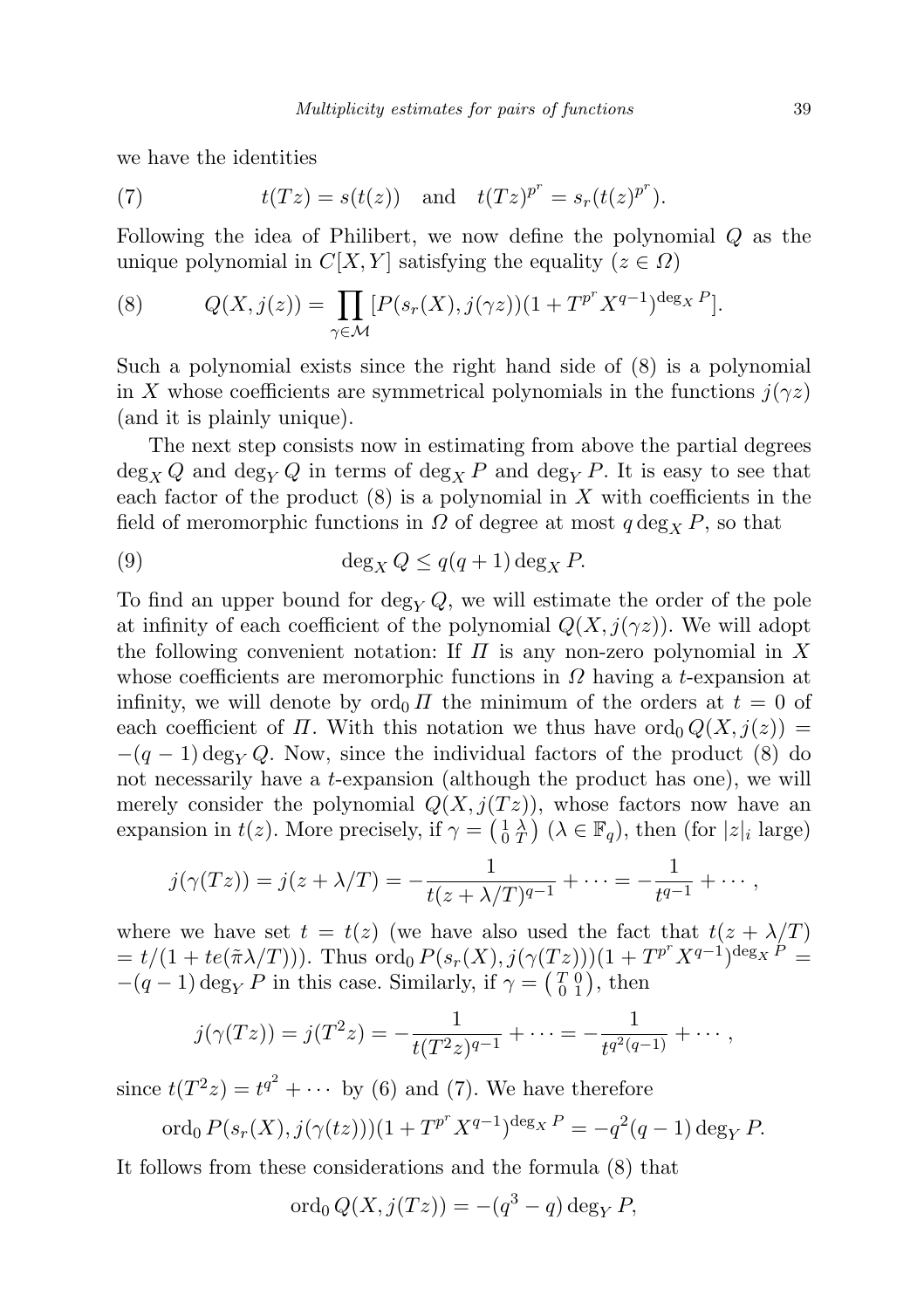and thus, since  $t(Tz) = t^q + \cdots$ ,

$$
\text{ord}_0 Q(X, j(z)) = \frac{1}{q} \text{ord}_0 Q(X, j(Tz)) = -(q^2 - 1) \deg_Y P.
$$

Hence we have obtained

(10) 
$$
\deg_Y Q = (q+1)\deg_Y P.
$$

We now estimate  $\text{ord}_0 Q(t^{p^r}, \hat{J}(t))$  from below. Using (8) and (7), we first have

(11) 
$$
Q(t(z)^{p^r}, j(z)) = (1 + T^{p^r}t(z)^{p^r(q-1)})^{\deg x} P(t(Tz)^{p^r}, j(Tz)) \cdot \prod_{\lambda \in \mathbb{F}_q} f_{\lambda}(z),
$$

where

$$
f_{\lambda}(z) = (1 + T^{p^r} t(z)^{p^r(q-1)})^{\deg_X P} P\left(s_r(t(z)^{p^r}), j\left(\frac{z+\lambda}{T}\right)\right).
$$

Now, each function  $z \mapsto f_{\lambda}(T z)$  has an expansion in  $t(z)$ , and since  $\hat{j}(t)$  has a pole of order  $q - 1$  at  $t = 0$ , we find, in a similar way as above,

$$
\operatorname{ord}_0 f_\lambda(Tz) = \operatorname{ord}_0 P(s_r(t(Tz)^{p^r}), j(z + \lambda/T)) \ge -(q-1)\deg_Y P,
$$
  
which we derive

from which we derive

(12) 
$$
\operatorname{ord}_0\Big(\prod_{\lambda\in\mathbb{F}_q}f_\lambda(z)\Big)=\frac{1}{q}\operatorname{ord}_0\Big(\prod_{\lambda\in\mathbb{F}_q}f_\lambda(Tz)\Big)\geq -(q-1)\operatorname{deg}_YP.
$$

Since ord<sub>0</sub>  $P(t(Tz)^{p^r}, j(Tz)) = q$  ord<sub>0</sub>  $P(t(z)^{p^r}, j(z))$ , it follows from (11) and (12) that

(13) 
$$
\operatorname{ord}_0 Q(t^{p^r}, \hat{y}(t)) \ge q \operatorname{ord}_0 P(t^{p^r}, \hat{y}(t)) - (q-1) \operatorname{deg}_Y P,
$$

which is condition (b) of Section 2.

Consider now the resultant (with respect to Y)  $R(X) = \text{res}_Y(P,Q) \in$  $C[X]$ . There exist polynomials  $U, V \in C[X, Y]$  satisfying

$$
(14) \t\t R(X) = UP + VQ
$$

and such that, by (10),

$$
\deg_Y U \le \deg_Y Q - 1 \le (q+1) \deg_Y P,
$$
  

$$
\deg_Y V \le \deg_Y P - 1 \le \deg_Y P.
$$

It follows that

(15) 
$$
\operatorname{ord}_0((UP)(t^{p^r}, \hat{y}(t))) \ge \operatorname{ord}_0 P(t^{p^r}, \hat{y}(t)) - (q - 1) \operatorname{deg}_Y U
$$

$$
\ge \operatorname{ord}_0 P(t^{p^r}, \hat{y}(t)) - (q^2 - 1) \operatorname{deg}_Y P
$$

and similarly, using (13),

(16) 
$$
\operatorname{ord}_0((VQ)(t^{p^r}, \hat{J}(t))) \ge q \operatorname{ord}_0 P(t^{p^r}, \hat{J}(t)) - (q^2 - 1) \operatorname{deg}_Y P.
$$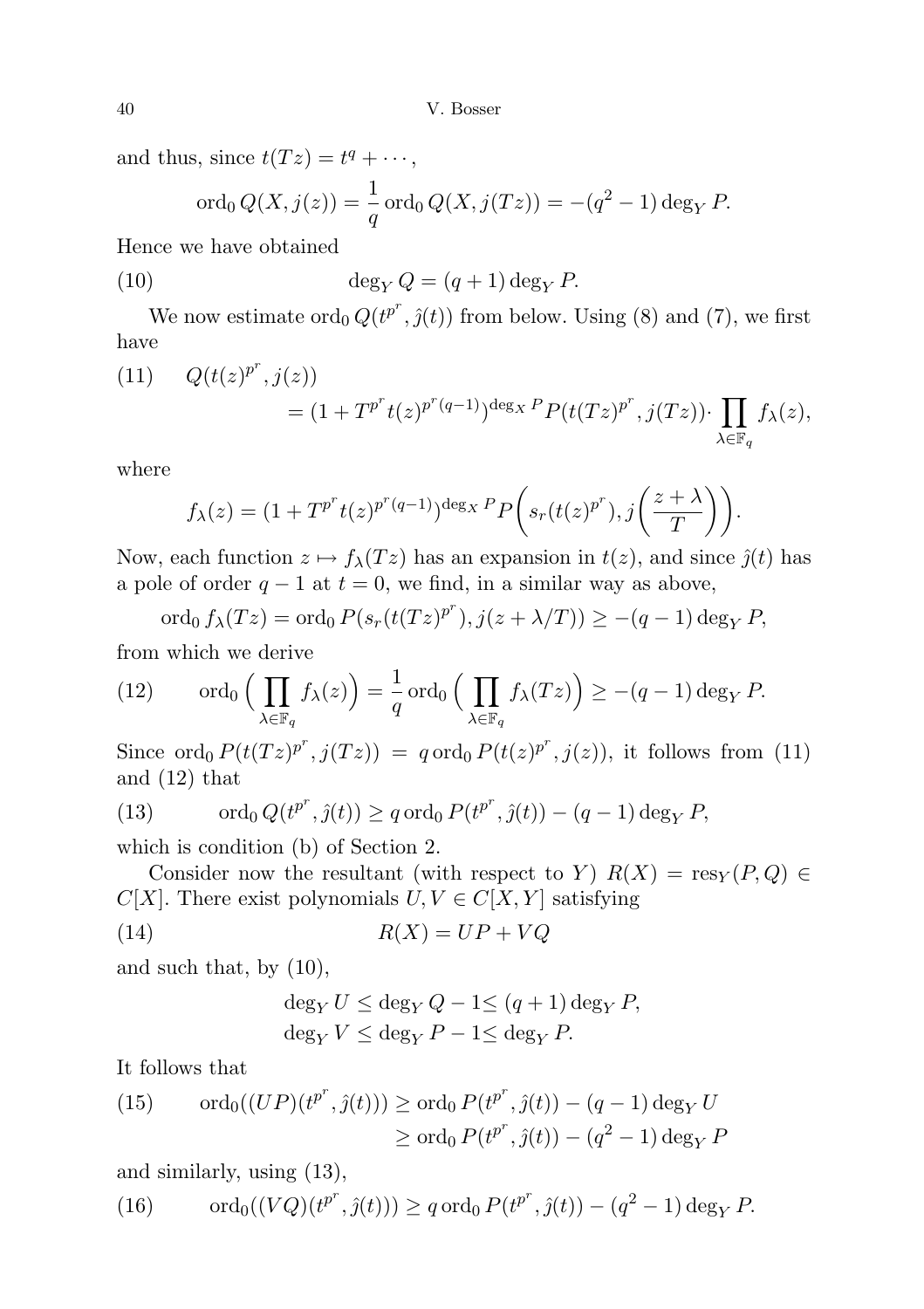From  $(14)$ – $(16)$  we deduce readily

(17) 
$$
\operatorname{ord}_0 R(t^{p^r}) \ge \operatorname{ord}_0 P(t^{p^r}, \hat{\jmath}(t)) - (q^2 - 1) \operatorname{deg}_Y P.
$$

Now, suppose that we have shown that  $R(X) \neq 0$ . This fact is not trivial and will be proved in the next section. Assuming this, Lemma 6 becomes straightforward, because then we have, thanks to (9) and (10),

$$
\begin{aligned} \n\operatorname{ord}_0 R(t^{p^r}) &\leq p^r \deg R \leq p^r (\deg_X P \deg_Y Q + \deg_X Q \deg_Y P) \\ \n&\leq p^r (q+1)^2 \deg_X P \deg_Y P. \n\end{aligned}
$$

Combining this last inequality with (17) yields the lemma with  $c_1 = 2q(q+1)$ (note that the previously required condition  $c_1 \geq 5q$  is satisfied).

**3.2.** Non-vanishing of  $R(X)$ . To complete the proof of Lemma 6 (and thus of Theorem 1), it remains to show that the resultant  $R(X)$  defined at the end of the previous section is not zero (which was assumed without proof). We state the result in the following proposition:

PROPOSITION 7. Let  $P \in C[X, Y]$  be an irreducible polynomial such that  $\deg_Y P \geq 1$ ,  $\partial P/\partial X \neq 0$  and

(18) 
$$
2 \operatorname{ord}_0 \frac{\partial P}{\partial X}(t^{p^r}, \hat{\jmath}(t)) < \operatorname{ord}_0 P(t^{p^r}, \hat{\jmath}(t)) - (q-1) \operatorname{deg}_Y P - 2p^r.
$$

Let  $Q \in C[X, Y]$  be the polynomial defined by the identity (8), and set  $R(X) = \text{res}_Y(P,Q) \in C[X]$ . Then  $R(X) \neq 0$ .

To prove the proposition it will be useful to introduce, for every  $\alpha \in C$ , the formal series  $\sigma_{\alpha} \in C[[t]]$  defined by

(19) 
$$
\sigma_{\alpha}(t) = \frac{t}{1 + \alpha t}.
$$

If  $\alpha$  has the form  $\alpha = e(\tilde{\pi}\gamma)$  with  $\gamma \in K_{\infty}$ , then a straightforward computation shows that for all  $z \in \Omega$  we have

(20) 
$$
t(z+\gamma) = \sigma_{\alpha}(t(z)).
$$

We will also need the formal series  $s, s_r \in C[[t]]$  defined in the previous section by (see  $(6)$ )

(21) 
$$
s = s(t) = \frac{t^q}{1 + T t^{q-1}}, \quad s_r = s_r(t) = \frac{t^q}{1 + T^{p^r} t^{q-1}}.
$$

If f and g are elements of  $C((t))$  such that ord<sub>0</sub>  $g \geq 1$ , then the composition  $f \circ g$  is well defined and will often be denoted just by  $fg$  in what follows. Thus,  $s^n$  stands for instance for  $s \circ \cdots \circ s$  (*n* times). We also note that  $\sigma_{\alpha}\sigma_{\beta} = \sigma_{\alpha+\beta}$  and that  $\sigma_{\alpha}$  is invertible for the composition, with inverse  $\sigma_{\alpha}^{-1} = \sigma_{-\alpha}$ . Finally, we observe that we may cancel from the right in  $C((t))$ (but not from the left), that is: If f, g, h are elements in  $C((t))$  with  $h \neq 0$ and ord<sub>0</sub>  $h \geq 1$ , then the equality  $f \circ h = g \circ h$  implies  $f = g$ . This property will often be used in what follows.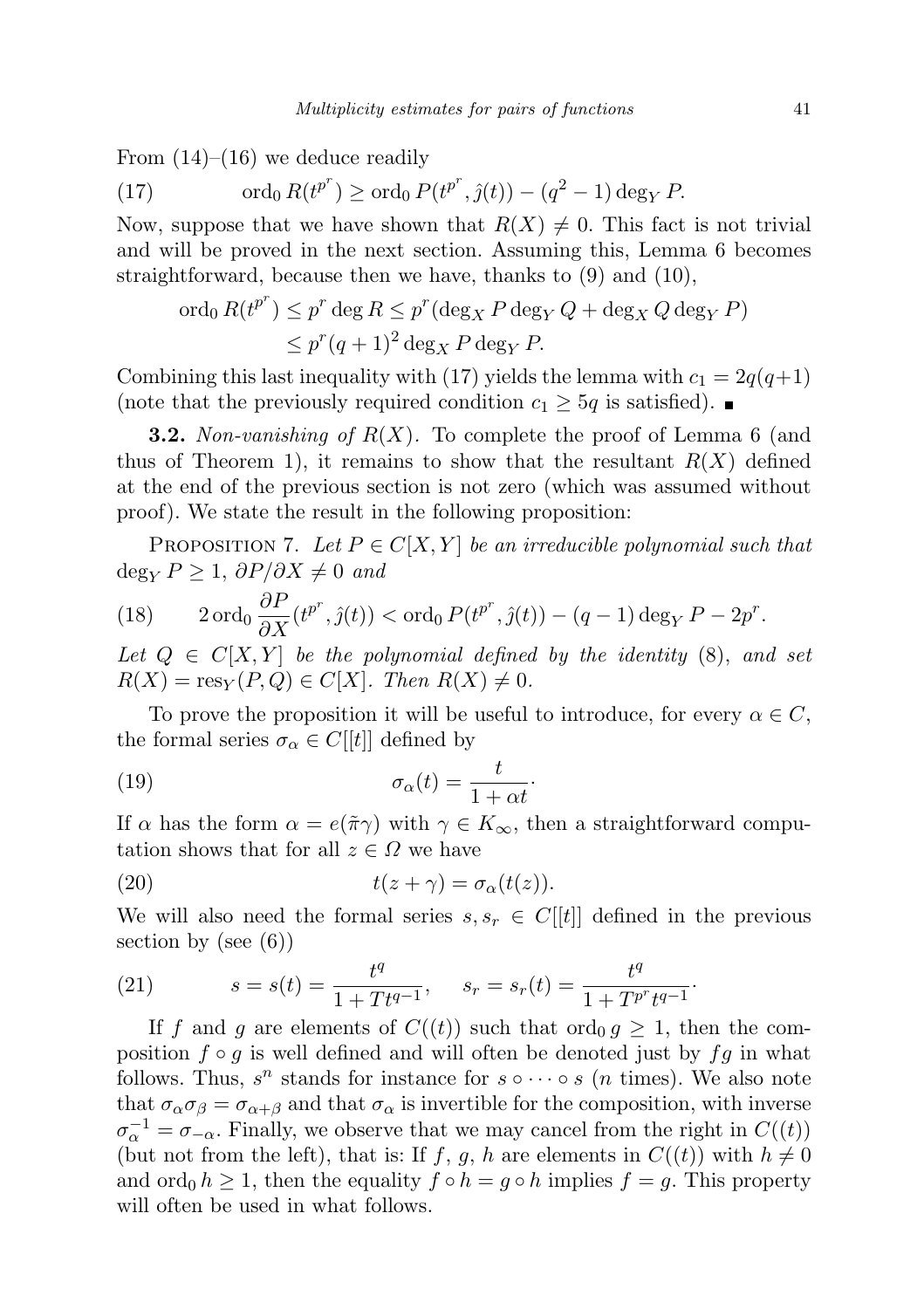We first prove the following lemma involving the formal series  $\sigma_{\alpha}$  and s: LEMMA 8. Let  $a \in K_{\infty}$ ,  $m \in \mathbb{Z}$  and  $\alpha := e(\tilde{\pi}a/T^m)$ .

(i) For every  $n \geq 0$  we have  $\sigma_{\alpha} s^n = s^n \sigma_{\beta}$ , where  $\beta = e(\tilde{\pi} a / T^{n+m})$ .

(ii) If  $a \in A$  and n is an integer with  $n \geq m$ , then  $s^n \sigma_\alpha = s^n$ .

*Proof.* Let us first prove (i). For every  $z \in \Omega$  we have, by (20) and (7),

$$
\sigma_{\alpha}s^{n}(t(z)) = \sigma_{\alpha}(t(T^{n}z)) = t(T^{n}z + a/T^{m}) = t(T^{n}(z + a/T^{m+n}))
$$
  
=  $s^{n}(t(z + a/T^{m+n})) = s^{n}\sigma_{\beta}(t(z)).$ 

This being true for all  $z \in \Omega$ , this gives rise to the desired equality in the field  $C((t))$ .

In the case (ii) we have similarly, for all  $z \in \Omega$  (note that we have here  $aT^{n-m} \in A$ ,

$$
s^n \sigma_{\alpha}(t(z)) = t(T^n(z + a/T^m)) = t(T^n z + aT^{n-m}) = t(T^n z) = s^n(t(z)).
$$

This being true for all  $z \in \Omega$ , we get the identity (ii).

We now want to argue as sketched in Section 2, using Newton approximations in complete, non-archimedean fields. For convenience for the reader, we recall below the "Hensel lemma" that we will use, which is taken from [La, Chapter XII, Proposition 7.6].

LEMMA 9. Let  $\mathfrak K$  be a complete field under a non-archimedean absolute value | |. Let  $\mathfrak D$  be the valuation ring and let  $f \in \mathfrak D[X]$  be a polynomial. Let  $a_0 \in \mathfrak{O}$  be such that

(22) 
$$
|f(a_0)| < |f'(a_0)|^2.
$$

Then the sequence  $(a_n)_{n\geq 0}$  defined by  $a_{n+1} = a_n - \frac{f(a_n)}{f'(a_n)}$  converges to a root  $a \in \mathfrak{O}$  of f, and moreover we have

(23) 
$$
|a - a_0| \le \left| \frac{f(a_0)}{f'(a_0)^2} \right|.
$$

With the help of this lemma, we prove:

LEMMA 10. Let  $P \in C[X, Y]$  be a polynomial satisfying the conditions of Proposition 7. There exists a power series  $x = x(t) \in C[[t]]$  such that  $P(x(t), \hat{y}(t)) = 0$  identically and

(24) 
$$
x(t) = t^{p^r} + a_m t^m + \cdots,
$$

where  $a_m \neq 0, m > 2p^r$ , and where the dots stand for the terms of order  $> m$ .

*Proof.* Let  $\mathfrak{K} = C((t))$ . The field  $\mathfrak{K}$  is complete with respect to the nonarchimedean absolute value given by  $|x| = q^{-\text{ord}_0 x}$ , and its valuation ring is  $\mathfrak{O} = C[[t]]$ . Set  $f(X) := t^{(q-1) \deg_Y P} P(X, \hat{y}(t)) \in \mathfrak{O}[X]$  and  $a_0 := t^{p^r}$ . We have  $f'(a_0) = t^{(q-1)\deg_Y P} \frac{\partial P}{\partial X}(t^{p^r}, \hat{J}(t))$ , and the hypothesis (18) easily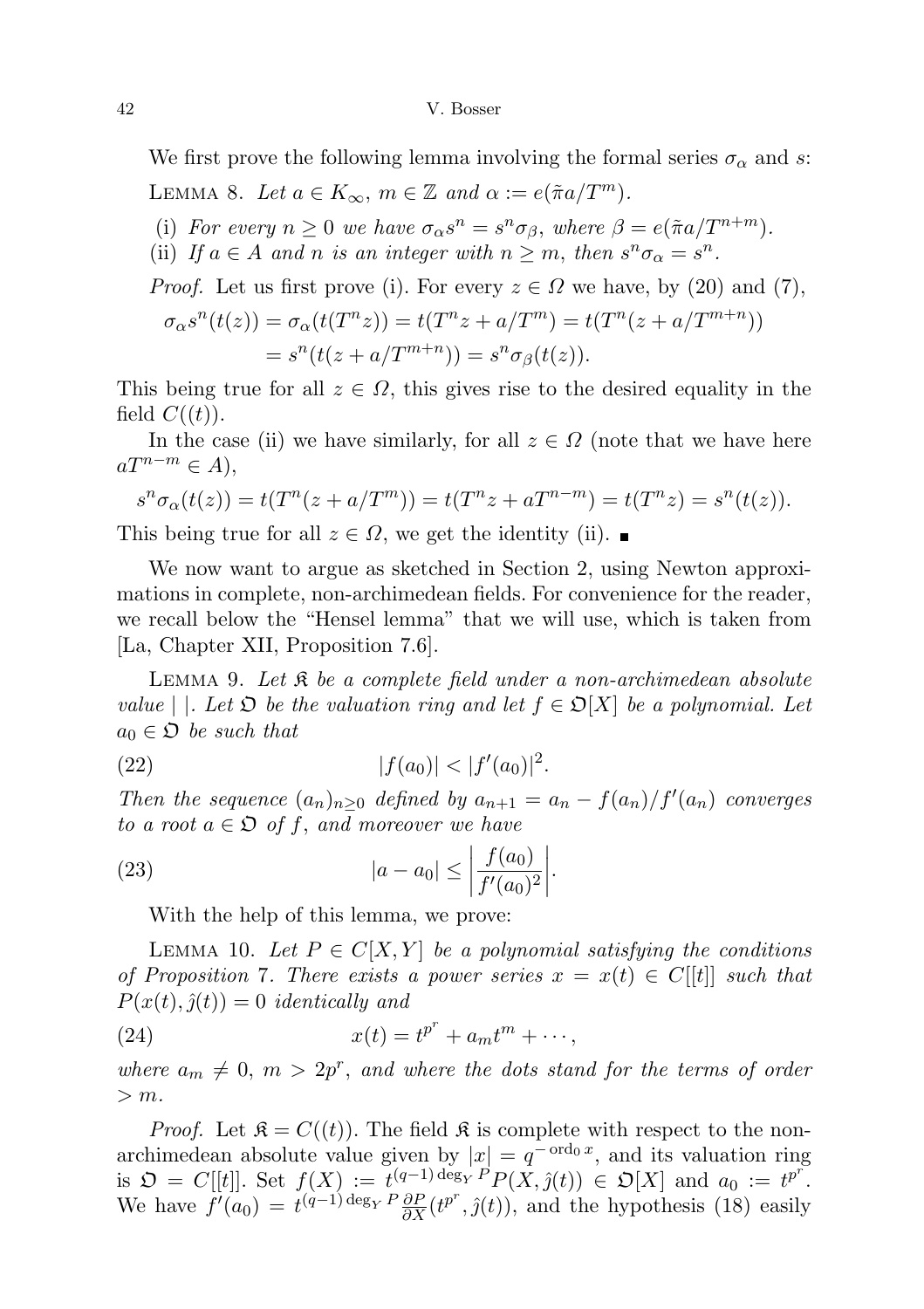implies that condition (22) is satisfied. Thus, there exists a formal power series  $x \in C[[t]]$  such that  $P(x(t), \hat{y}(t)) = 0$  identically. Moreover, (23) gives the following error estimate:

$$
\operatorname{ord}_0(x(t) - t^{p^r}) \ge \operatorname{ord}_0 P(t^{p^r}, \hat{y}(t)) - 2 \operatorname{ord}_0 \frac{\partial P}{\partial X}(t^{p^r}, \hat{y}(t)) - (q - 1) \operatorname{deg}_Y P > 2p^r.
$$

To complete the proof it now remains to note that the series  $\hat{j}(t)$  and t are algebraically independent over C (see [ADR]) and thus we cannot have  $x(t) = t^{p^r}.$ 

We now begin the proof of Proposition 7. Let  $P$  be a polynomial satisfying the conditions of the proposition. Arguing by contradiction, we assume furthermore that  $R(X) = 0$ . Under this assumption we first prove:

LEMMA 11. There exists a sequence  $(x_i)_{i\geq 0}$  of elements of  $C[[t]]$  satisfying the following conditions:

- (i)  $x_0 = x$ .
- (ii) ord<sub>0</sub>  $x_i > 1$  for all  $i > 0$ .
- (iii) For all  $i \geq 1$ , we have either  $x_i = s_r x_{i-1}$  or  $x_i = s_r x_{i-1} \sigma_\alpha s^2$ , where  $\alpha \in C$  is of the form  $\alpha = e(\tilde{\pi} \lambda / T^{i-1})$  for some  $\lambda \in \mathbb{F}_q$ .
- (iv) For all  $i \geq 0$ , we have  $P(x_i, \hat{j} \circ s^i) = 0$ .

*Proof.* We define inductively the sequence  $(x_i)_{i>0}$  as follows. Put  $x_0 := x$ , and suppose we have already constructed, for some  $i \geq 0$ , power series  $x_0, \ldots, x_i$  satisfying conditions (i) to (iv) (for  $i = 0$  these conditions follow from Lemma 10). Since  $R(X) = 0$ , we have  $P | Q$  and thus (iv) implies  $Q(x_i, \hat{j} s^i) = 0$ . It follows a fortiori that  $Q(x_i s, \hat{j} s^{i+1}) = 0$ . Note now that  $1+T^{p^r}(x_is)^{q-1}\neq 0$  (here  $(x_is)^{q-1}$  means  $x_is$  to the exponent  $q-1$ ), because otherwise we would have  $\text{ord}_0(x_i \circ s) = 0$ , which contradicts condition (ii). Using this remark and the formula (8), we find that either  $P(s_rx_is,\hat{j}s^{i+2})$ = 0 or  $P(s_r x_i s, \hat{j} \sigma_{\alpha'} s^i) = 0$  with  $\alpha' = e(\tilde{\pi} \lambda/T)$  for some  $\lambda \in \mathbb{F}_q$ . In the first case, putting  $x_{i+1} := s_r x_i$  gives  $P(x_{i+1}, \hat{j} s^{i+1}) = 0$ . Hence conditions (ii), (iii) and (iv) hold for  $x_{i+1}$  in this case (note that  $\operatorname{ord}_0 x_{i+1} = q \operatorname{ord}_0 x_i \ge q$ ). In the second case, we first write, thanks to Lemma 8,  $\sigma_{\alpha'} s^i = s^i \sigma_{\beta}$  with  $\beta = e(\pi \lambda/T^{i+1})$ . Composing the relation  $P(s_r x_i s, \hat{j} s^i \sigma_\beta) = 0$  from the right with  $\sigma^{-1}_\beta$  $\beta^{-1}s$ , we get  $P(s_rx_is\sigma_{-\beta}s,\hat{j}s^{i+1}) = 0$ . Now, Lemma 8 again gives  $s\sigma_{-\beta} = \sigma_{\alpha}s$ , where  $\alpha = e(-\tilde{\pi}\lambda/T^i)$ . It follows that  $P(s_rx_i\sigma_{\alpha}s^2, \hat{j}s^{i+1}) = 0$ , and thus conditions (ii), (iii) and (iv) are also satisfied in this case by putting  $x_{i+1} = s_r x_i \sigma_\alpha s^2.$ 

We now define

$$
n := \deg_X P \quad \text{and} \quad y_i = x_i s^{n-i}, \ 0 \le i \le n.
$$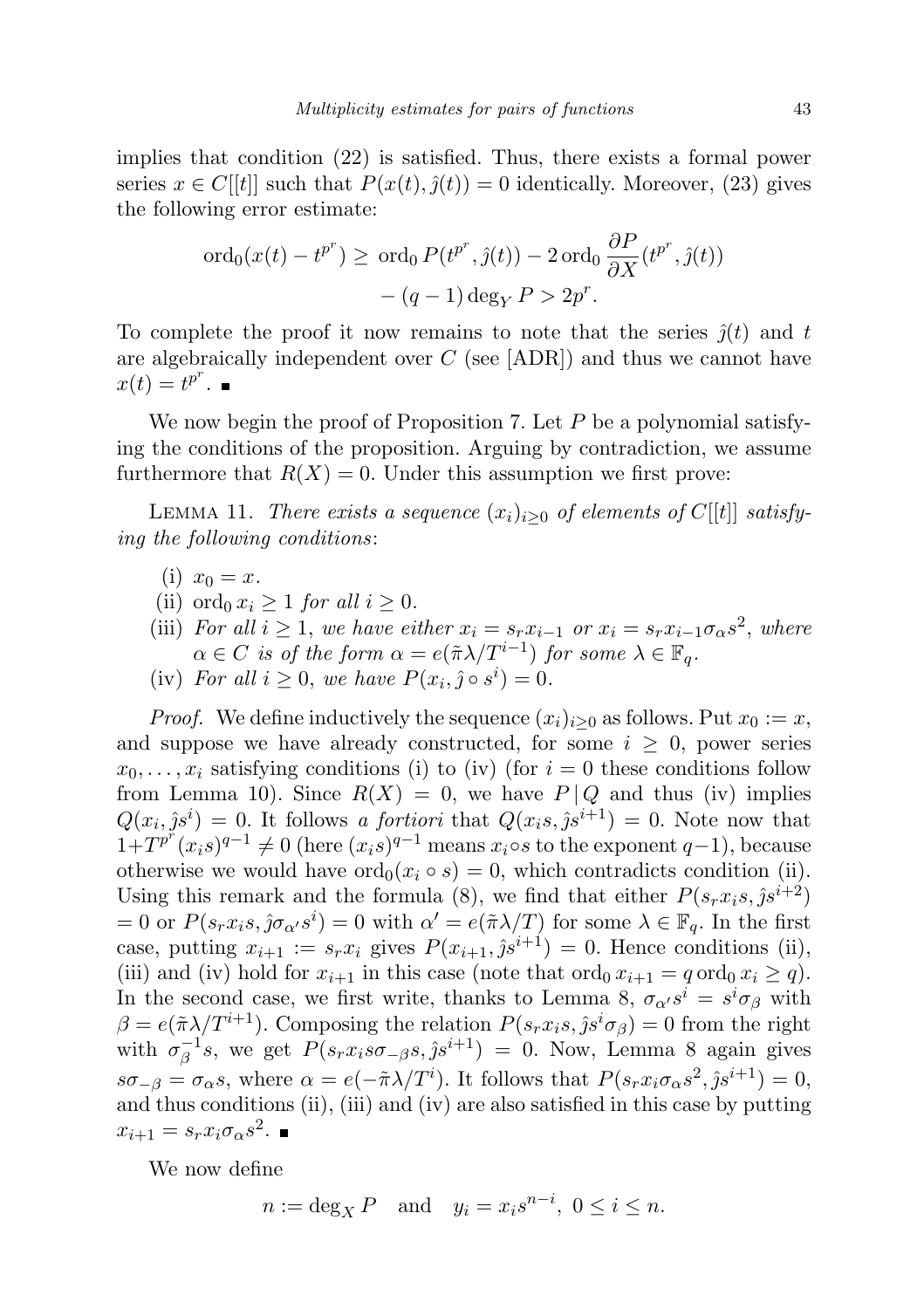It follows from the previous lemma that  $P(y_i, \hat{j} \circ s^n) = 0$  for  $i = 0, \ldots, n$ . As already explained in Section 2, we now want to prove that these  $y_i$ 's are pairwise distinct. We will need three more lemmas.

LEMMA 12. Suppose  $y_i = y_{i+k}$  for some integers i, k with  $0 \leq i \leq i+k$  $\leq n$ . Then  $s_r^k x_i = x_i s^k$ .

*Proof.* It follows from Lemma 11(iii) that  $\text{ord}_0 x_{i+1} = q \text{ ord}_0 x_i$  if  $x_{i+1} =$  $s_r x_j$ , and that  $\text{ord}_0 x_{j+1} = q^3 \text{ord}_0 x_j$  in the other case (all  $j \geq 0$ ). Thus,  $\text{ord}_0 y_{j+1} = \text{ord}_0 y_j \text{ if } x_{j+1} = s_r x_j \text{ and } \text{ord}_0 y_{j+1} = q^2 \text{ ord}_0 y_j > \text{ord}_0 y_j$ otherwise. We deduce from this that if  $y_i = y_{i+k}$ , then we must have

ord<sub>0</sub>  $y_{i+1} =$ ord<sub>0</sub>  $y_i$ ,  $j = i, ..., k - 1$ 

and therefore  $x_{j+1} = s_r x_j$ ,  $j = i, ..., k - 1$ . Hence we get

$$
y_{i+k} = x_{i+k} s^{n-i-k} = s_r^k x_i s^{n-i-k} = y_i = x_i s^{n-i},
$$

and Lemma 12 follows.

LEMMA 13. Suppose that  $y_i = y_{i+k}$  for some indices i, k with  $0 \leq i \leq$  $i + k \leq n$ . Then there exists  $a \in A$  with  $\deg a < i - 1$  such that if we set  $\alpha = e(\tilde{\pi}a/T^{i-1}), \text{ then}$ 

$$
s_r^{k+i} x_0 \sigma_\alpha = s_r^i x_0 \sigma_\alpha s^k.
$$

*Proof.* Let *i*, *k* be integers such that  $0 \le i \le i + k \le n$  and suppose that  $y_i = y_{i+k}$ . We will prove by induction that for all  $l, 0 \le l \le i$ , there is  $a_l \in A$ with deg  $a_l < i - 1$  such that if we set  $\alpha_l = e(\tilde{\pi} a_l / T^{i-1})$ , then

(25) 
$$
s_r^{k+l} x_{i-l} \sigma_{\alpha_l} = s_r^l x_{i-l} \sigma_{\alpha_l} s^k.
$$

For  $l = 0$ , this assertion is true by Lemma 12 and by choosing  $a_0 := 0$ . Suppose now it has been proved for l, where  $0 \leq l \leq i-1$ . If  $x_{i-l} = s_r x_{i-l-1}$ (see Lemma 11(iii)), then (25) immediately gives the corresponding formula for  $l + 1$  by choosing  $a_{l+1} = a_l$ . If not, we have  $x_{i-l} = s_r x_{i-l-1} \sigma_\alpha s^2$  with  $\alpha = e(\tilde{\pi}\lambda/T^{i-l-1})$  and some  $\lambda \in \mathbb{F}_q$ . Substituting in the formula (25) yields

$$
s_r^{k+l+1} x_{i-l-1} \sigma_\alpha s^2 \sigma_{\alpha_l} = s_r^{l+1} x_{i-l-1} \sigma_\alpha s^2 \sigma_{\alpha_l} s^k.
$$

Now, Lemma 8(i) allows us to write  $\sigma_{\alpha}s^2 \sigma_{\alpha_l} = \sigma_{\alpha_{l+1}} s^2$ , where

$$
\alpha_{l+1} = \alpha + e\left(\frac{\tilde{\pi}a_l}{T^{i-3}}\right) = e\left(\frac{\tilde{\pi}\lambda T^l + \tilde{\pi}a_lT^2}{T^{i-1}}\right).
$$

The division of  $\lambda T^{l} + a_{l}T^{2}$  by  $T^{i-1}$  shows that we can even write  $\alpha_{l+1} =$  $e(\tilde{\pi}a_{l+1}/T^{i-1})$  with  $a_{l+1} \in A$  and  $\deg a_{l+1} < i-1$ . We thus obtain

$$
s_r^{k+l+1} x_{i-l-1} \sigma_{\alpha_{l+1}} s^2 = s_r^{l+1} x_{i-l-1} \sigma_{\alpha_{l+1}} s^{k+2}
$$

.

Cancelling from the right by  $s^2$  leads to the formula (25) for  $l + 1$ , and this completes the proof of (25) for all l. Choosing now  $l = i$  gives the lemma.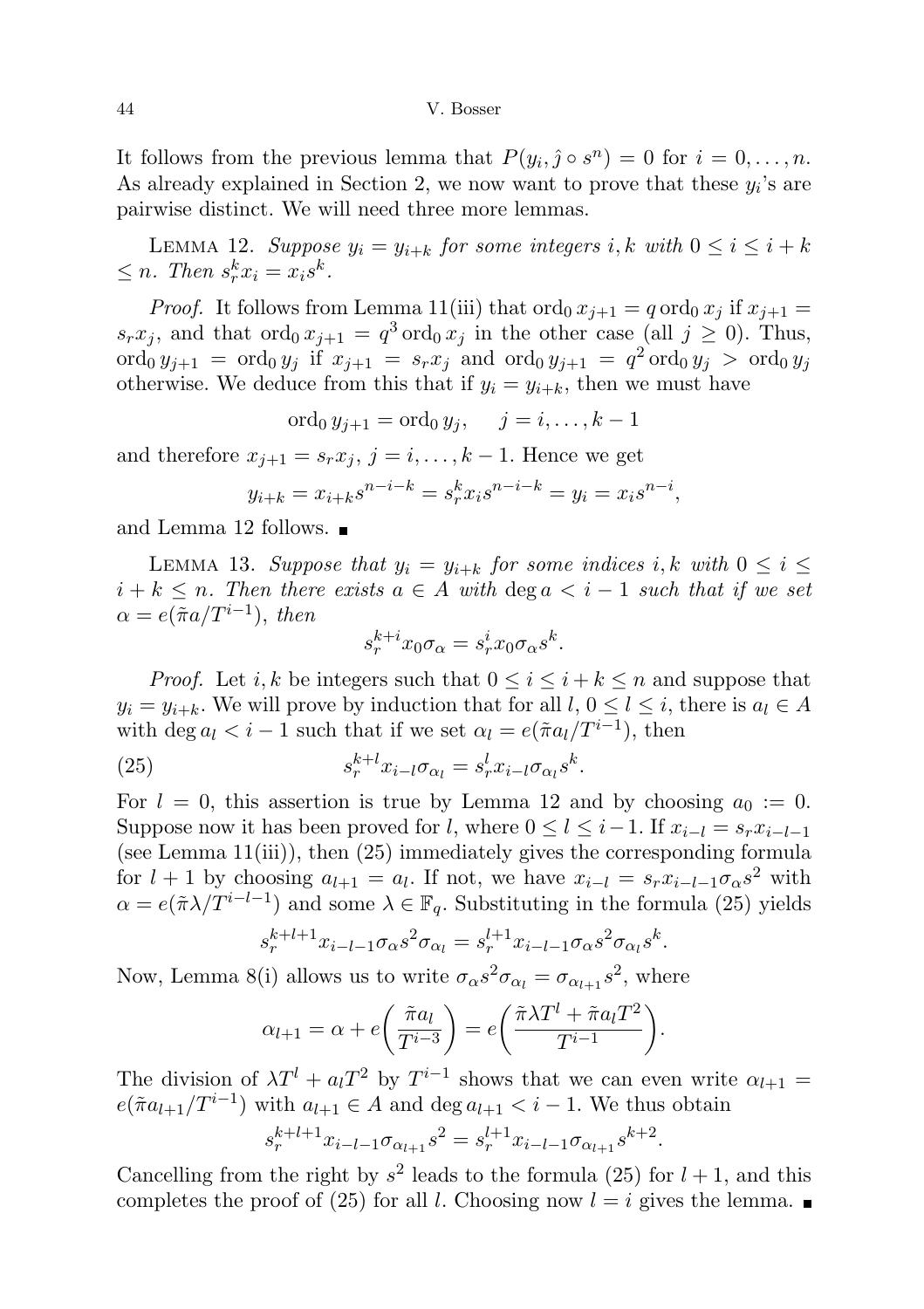LEMMA 14. Let  $k \geq 0$  and  $i \geq 0$  be integers, let a be an element of A such that  $\deg a < i - 1$ , and set  $\alpha = e(\tilde{\pi}a/T^{i-1})$ . Then

(26) 
$$
s_r^{k+i} x_0 \sigma_\alpha(t) - s_r^{i+k} (\sigma_\alpha(t)^{p^r}) = a_m T^{ip^r} t^{2p^r q^k (q^i - 1) + m q^k} + \cdots
$$

and

(27) 
$$
s_r^i x_0 \sigma_\alpha s^k(t) - s_r^{i+k} (\sigma_\alpha(t)^{p^r}) = a_m T^{(k+i)p^r} t^{2p^r (q^{k+i}-1) + m} + \cdots,
$$

where the dots stand for the terms of higher order.

*Proof.* It is a simple but busy calculation. Recall that  $\varrho : A \to C\{\tau\}$ denotes the Carlitz module. For  $l \in \mathbb{N}_0$ , write

$$
\varrho_{T^{l}} = \varrho(T^{l}) = \sum_{j=0}^{l} \varrho_{lj} \tau^{j},
$$

where  $\rho_{lj} \in A$ . We have  $\rho_{ll} = 1$  and  $\rho_{l0} = T^l$ . Using this notation, we have, for all  $z \in \Omega$  and by setting  $t := t(z)$ ,

(28) 
$$
s^{l}(t) = t(T^{l}z) = \frac{t^{q^{l}}}{f_{T^{l}}(t)},
$$

where  $f_{T}(t) := t^{q^l} \varrho_{T}(t^{-1}) = \sum_{j=0}^l \varrho_{lj} t^{q^l - q^j}$ . The formula (28) being true for all  $z \in \Omega$ , it gives rise to an identity in C[[t]]. Recalling next that  $s_r^l(t^{p^r}) = (s^l(t))^{p^r}$ , we also derive from (28) that

(29) 
$$
s_r^l(t) = \frac{t^{q^l}}{g_{T^l}(t)}, \text{ where } g_{T^l}(t) = \sum_{j=0}^l \varrho_{lj}^{p^r} t^{q^l - q^j}.
$$

In order to prove (27), let us now compute the first non-zero term of the formal series  $s_r^i x_0 \sigma_\alpha s^k(t) - s_r^{i+k} (\sigma_\alpha(t)^{p^r})$ . From the equation (24) of Lemma 10 and since  $\sigma_{\alpha}s^k(t) = t^{q^k} + \cdots$ , we first have

(30) 
$$
x_0 \sigma_\alpha s^k(t) = (\sigma_\alpha(s^k(t)))^{p^r} + a_m t^{mq^k} + \cdots
$$

Next, for each j,  $0 \leq j \leq i - 1$ , we have

$$
(x_0 \sigma_\alpha s^k(t))^{q^i - q^j} = ((\sigma_\alpha s^k(t))^{p^r q^j} + a_m^{q^j} t^{mq^{k+j}} + \cdots)^{q^{i-j}-1}
$$
  
= 
$$
(\sigma_\alpha s^k(t))^{p^r (q^i - q^j)} - a_m^{q^j} t^{p^r q^{i+k} + (m-2p^r)q^{k+j}} + \cdots
$$

Hence we find, since  $m - 2p^r > 0$ ,

$$
g_{T^{i}}(x_{0}\sigma_{\alpha}s^{k}(t)) = (f_{T^{i}}(\sigma_{\alpha}s^{k}(t)))^{p^{r}} - a_{m}T^{ip^{r}}t^{p^{r}q^{i+k}+(m-2p^{r})q^{k}} + \cdots,
$$

from which it easily follows that

$$
\frac{1}{g_{T^{i}}(x_0 \sigma_\alpha s^k(t))} - \frac{1}{(f_{T^{i}}(\sigma_\alpha s^k(t)))^{p^r}} = a_m T^{ip^r} t^{p^r q^{i+k} + (m-2p^r)q^k} + \cdots
$$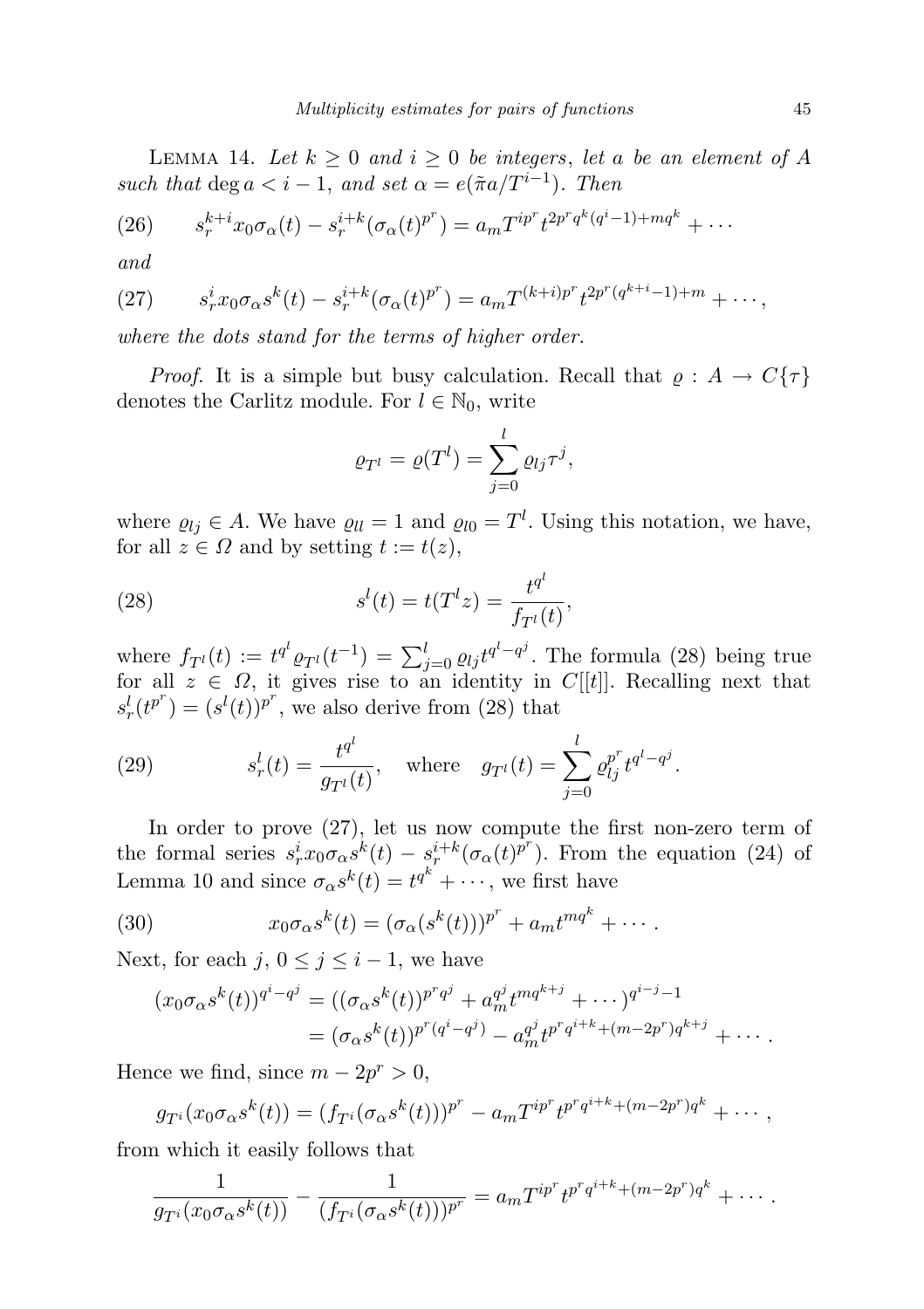Using now (29), we get

(31) 
$$
s_r^i x_0 \sigma_\alpha s^k(t) - \frac{(x_0 \sigma_\alpha s^k(t))^{q^i}}{(f_{T^i}(\sigma_\alpha s^k(t)))^{p^r}} = a_m T^{ip^r} t^{2p^r q^{i+k} + (m-2p^r)q^k} + \cdots
$$

Now, (30) yields

$$
\frac{(x_0 \sigma_\alpha s^k(t))^{q^i}}{(f_{T^i}(\sigma_\alpha s^k(t)))^{p^r}} = \left(\frac{(\sigma_\alpha s^k(t))^{q^i}}{f_{T^i}(\sigma_\alpha s^k(t))}\right)^{p^r} + a_m^{q^i} t^{mq^{i+k}} + \cdots
$$

$$
= (s^i \sigma_\alpha s^k(t))^{p^r} + a_m^{q^i} t^{mq^{i+k}} + \cdots
$$

Combining this equality with (31) and since  $m > 2p^r$ , we get

(32) 
$$
s_r^i x_0 \sigma_\alpha s^k(t) - (s^i \sigma_\alpha s^k(t))^{p^r} = a_m T^{ip^r} t^{2p^r q^{i+k} + (m-2p^r)q^k} + \cdots
$$
  
Since we have  $s^i \sigma_\alpha s^k = s^{i+k} = s^{i+k} \sigma_\alpha$  by Lemma 8(ii), (27) is proved.

To prove now (26), we note that the equality (32) above also holds for

 $k = 0$  and  $i + k$  instead of i (same computations). Thus we have

$$
s_r^{i+k}x_0\sigma_\alpha - (s^{i+k}(\sigma_\alpha))^{p^r} = a_m T^{(i+k)p^r} t^{2p^r q^{i+k} + m - 2p^r} + \cdots
$$

The proof of Proposition 7 is now straightforward.

*Proof of Proposition 7.* Suppose that  $R(X) = 0$ . We define  $n = \deg_X P$ and  $y_i, 0 \le i \le n$ , as before. If two  $y_i$ 's were equal, say  $y_i$  and  $y_{i+k}$  with  $k \ge 1$ , then thanks to Lemma 13 there would exist an  $a \in A$  with deg  $a < i - 1$ such that if we set  $\alpha = e(\tilde{\pi}a/T^{i-1}),$  then

$$
s_r^i x_0 \sigma_\alpha s^k - s_r^{k+i} x_0 \sigma_\alpha = 0.
$$

But this would contradict Lemma 14 since  $a_m \neq 0$  and the exponents of t on the right-hand sides of (26) and (27) are distinct (because  $m - 2p^r \neq 0$ ). Thus, the  $y_i$ 's are pairwise distinct. As they satisfy the equation  $P(y_i, \hat{j} \circ s^n)$  $= 0$ , it follows that the polynomial  $P(X, \hat{j} \circ s^n) \in C((t))[X]$  has at least  $n+1$  roots. But since this polynomial is non-zero of degree n (the  $\hat{j}$  function is transcendental over C, hence so is  $\hat{j} \circ s^n$ , this is impossible. Thus,  $R(X) \neq 0$ .

4. Proof of Theorem 2. The proof of Theorem 2 is similar to that of Theorem 1 (and in fact easier). But instead of arguing with the functions  $h$ and  $\varphi$ , it will be more convenient to work with the two functions  $f(z) :=$  $h(Tz)$  and  $\varphi(z)$ . For these two functions we will prove the following result, from which Theorem 2 will easily follow:

PROPOSITION 15. For every non-zero polynomial  $P \in C[X, Y]$  and every integer  $r \geq 0$ ,

$$
\operatorname{ord}_0 P(\hat{f}^{p^r}(t),\hat{\varphi}(t))\leq c_2'p^r\deg_X^+P\left(p^r\deg_X P+\deg_Y P\right),
$$
 where  $c_2'=q^2(q^2+q).$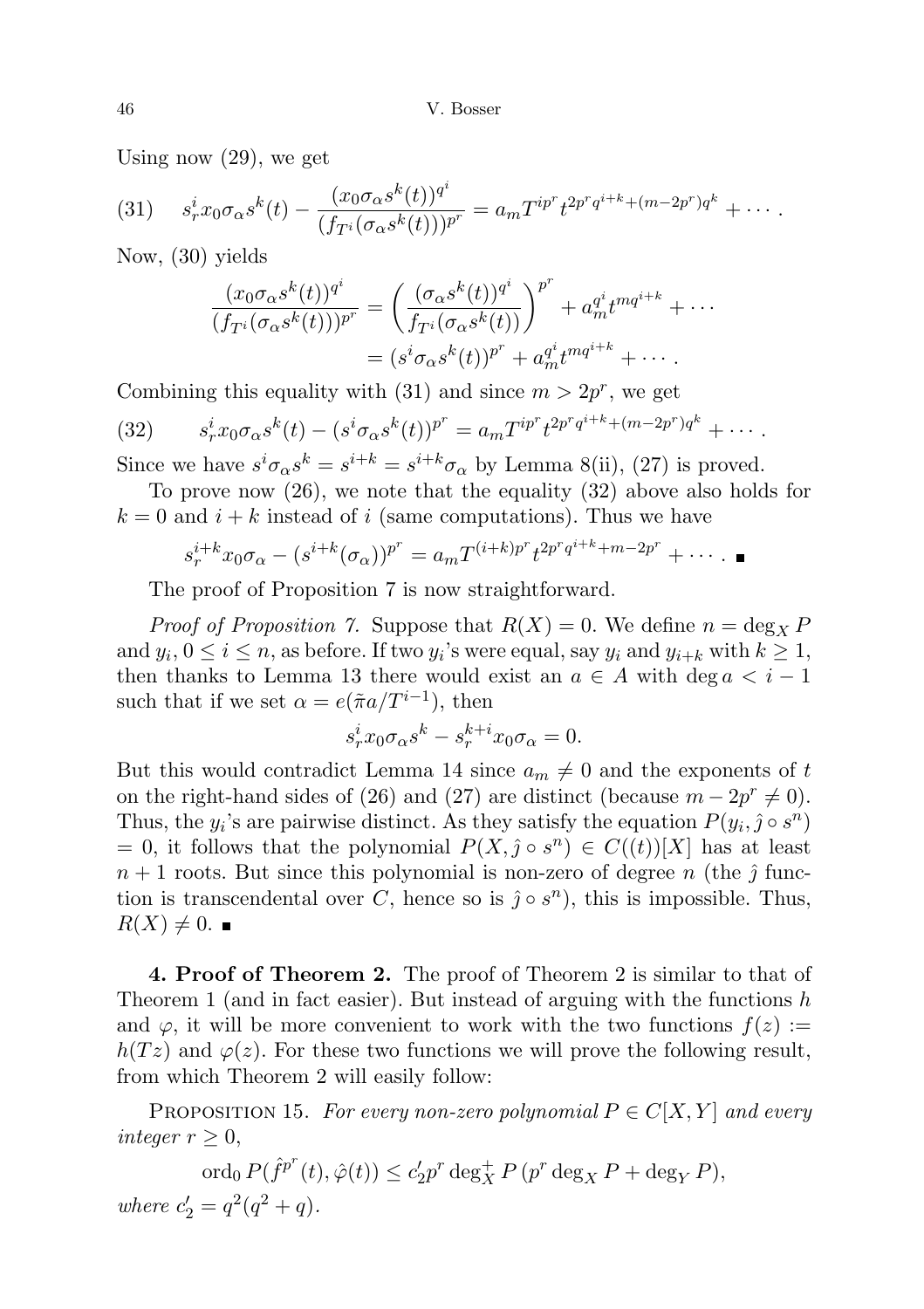*Proof.* First of all, we note that since  $h(t) = -t + \cdots$ , and since (see (6)) and (7))

$$
t(Tz) = \frac{t(z)^q}{1+Tt(z)^{q-1}},
$$

we have  $\hat{f}(t) = -t^q + \cdots$  and  $\hat{\varphi}(t) = \hat{f}(t)/\hat{h}(t) = t^{q-1} + \cdots$ .

Let now  $P \in C[X, Y]$  be a non-zero polynomial. As at the beginning of Section 3, in order to prove the proposition we may (and will) assume that P is irreducible. If  $\deg_X P = 0$ , then P has the form  $P = a_1 Y + a_0$  with  $a_1 \neq 0$ , whence

$$
\operatorname{ord}_0 P(\hat{f}^{p^r}(t), \hat{\varphi}(t)) \le q - 1.
$$

Thus, the multiplicity estimate of Proposition 15 is true when  $\deg_X P = 0$ with  $c'_2 \geq q-1$ .

We assume from now on that deg<sub>X</sub>  $P \ge 1$  and that Proposition 15 is true for all irreducible polynomials S with  $\deg_X S < \deg_X P$ . Let  $r \geq 0$  be an integer. If deg<sub>Y</sub>  $P = 0$ , then we easily see, in the same way as before, that

$$
\operatorname{ord}_0 P(\hat{f}^{p^r}(t), \hat{\varphi}(t)) \leq q p^r,
$$

so the inequality of Proposition 15 is true (with  $c'_2 \geq q$ ). We will therefore assume in what follows that deg<sub>Y</sub>  $P \geq 1$ . We distinguish three cases.

First case:  $\partial P/\partial X = 0$ . In this case, we argue exactly as in the first case of Section 3.1 and we get the estimate of the proposition (recall that it is here that we need the induction hypothesis).

Second case:  $\partial P/\partial X \neq 0$  and the following condition holds:

(33) 
$$
2 \operatorname{ord}_0 \frac{\partial P}{\partial X}(\hat{f}^{p^r}(t), \hat{\varphi}(t)) \geq \operatorname{ord}_0 P(\hat{f}^{p^r}(t), \hat{\varphi}(t)) - qp^r.
$$

In this case, consider the resultant  $R = R(Y) = \text{res}_X(P, \partial P/\partial X) \in C[Y]$ . As in Section 3.1 we have  $R \neq 0$ , and there exist two polynomials  $U, V \in$  $C[X, Y]$  such that  $R = UP + V \frac{\partial P}{\partial X}$ . Now, we trivially have

$$
\mathrm{ord}_0((UP)(\hat{f}^{p^r}(t),\hat{\varphi}(t))) \geq \mathrm{ord}_0 \, P(\hat{f}^{p^r}(t),\hat{\varphi}(t))
$$

and

$$
\operatorname{ord}_0\left(\left(V\frac{\partial P}{\partial X}\right)(\hat{f}^{p^r}(t),\hat{\varphi}(t))\right)\geq \operatorname{ord}_0\frac{\partial P}{\partial X}(\hat{f}^{p^r}(t),\hat{\varphi}(t)).
$$

It follows from this, using the condition (33), that

(34) 
$$
\operatorname{ord}_0 R(\hat{\varphi}(t)) \geq \frac{1}{2} \operatorname{ord}_0 P(\hat{f}^{p^r}(t), \hat{\varphi}(t)) - \frac{1}{2} q p^r.
$$

Now, since  $R \neq 0$  and ord<sub>0</sub>  $\hat{\varphi}(t) = q - 1$ , it is easily seen that

$$
\operatorname{ord}_0 R(\hat{\varphi}(t)) \le (q-1)\deg R.
$$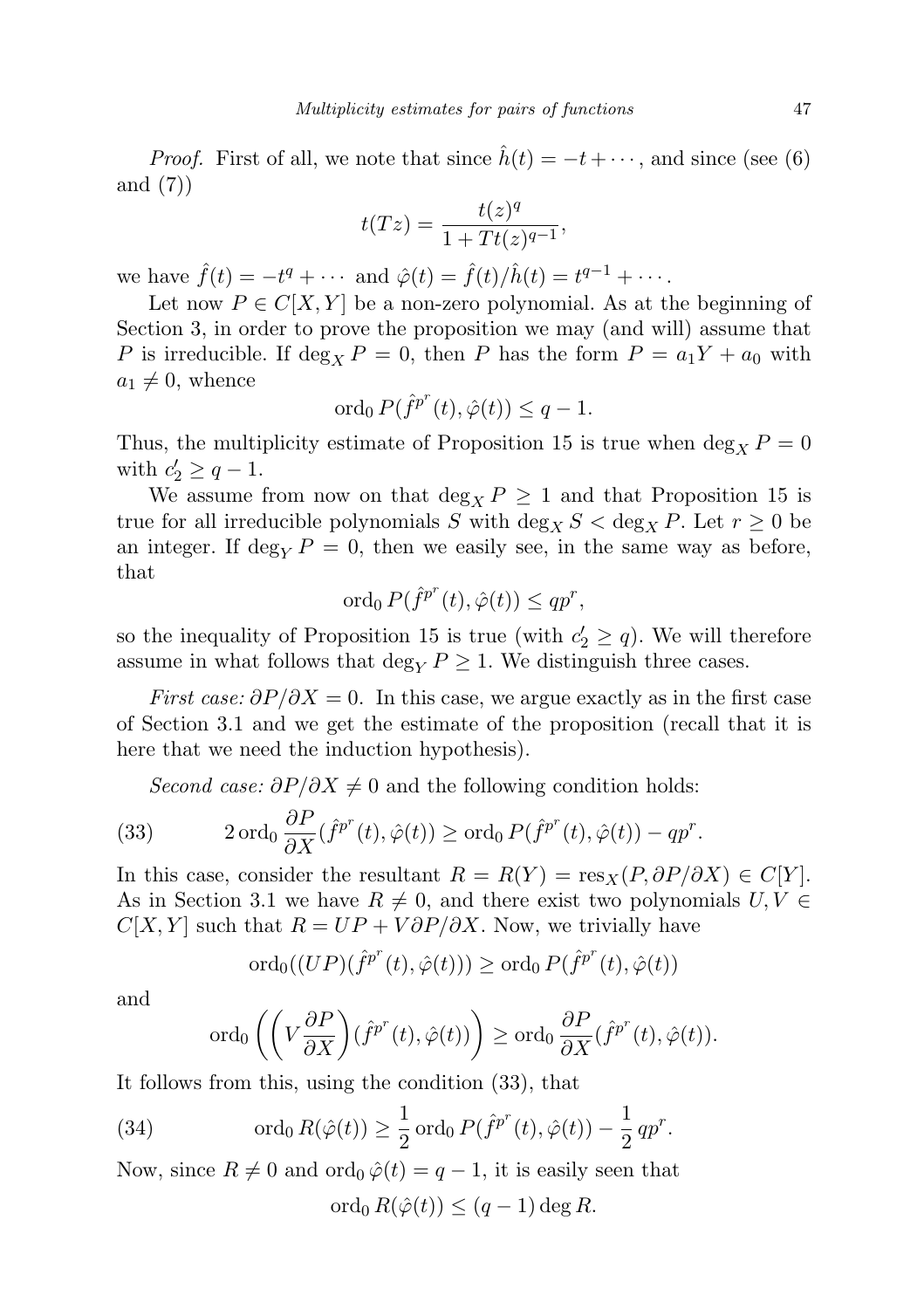Combining this with (34) and using the fact that deg  $R \leq 2 \deg_X P \deg_Y P$ , we get the estimate of the proposition (with e.g.  $c'_2 \geq 4q - 4$ ).

Third case:  $\partial P/\partial X \neq 0$  and the following condition holds:

(35) 
$$
2 \operatorname{ord}_0 \frac{\partial P}{\partial X}(\hat{f}^{p^r}(t), \hat{\varphi}(t)) < \operatorname{ord}_0 P(\hat{f}^{p^r}(t), \hat{\varphi}(t)) - qp^r.
$$

In this case, we will use the modular equation connecting the two functions  $\varphi(z)$  and  $\varphi(z/T)$ . For  $\lambda \in \mathbb{F}_q$  define  $\psi_{\lambda}(z) := \varphi((z + \lambda)/T)$ . We know (see e.g. [Bo 1, Lemma 5.1]) that there exists a polynomial  $\Psi \in A[X, Y]$  such that

$$
\Psi(X,\varphi) = \prod_{\lambda \in \mathbb{F}_q} (X - \psi_{\lambda}).
$$

It follows in particular that every symmetrical polynomial in the functions  $\psi_{\lambda}$  is a polynomial in  $\varphi$ . Hence we can define Q as the polynomial  $Q \in$  $C[X, Y]$  such that

(36) 
$$
Q(X,\varphi) = \prod_{\lambda \in \mathbb{F}_q} \varphi^{p^r \deg_X P} P\left(\frac{X}{\varphi^{p^r}}, \psi_\lambda\right).
$$

We clearly have

(37) 
$$
\deg_X Q = q \deg_X P.
$$

In order to estimate deg<sub>Y</sub>  $Q$ , we introduce the elementary symmetrical functions  $\sigma_1, \ldots, \sigma_q$  of the  $\psi_\lambda$ 's. The right-hand side of (36) shows that each coefficient of the polynomial  $Q(X, \varphi)$  (viewed as a polynomial in X) is a polynomial in  $\varphi$  and the  $\sigma_i$ 's, of degree at most  $qp^r \deg_X P$  in  $\varphi$  and at most  $q \deg_Y P$  in the  $\sigma_i$ 's (see e.g. [La, proof of Theorem 6.1 in Chapter IV]). But from [Bo 1, Lemma 5.1] we know that the  $\sigma_i$ 's are polynomials in  $\varphi$  of degree at most  $q$ . It follows that

(38) 
$$
\deg_Y Q \le q p^r \deg_X P + q^2 \deg_Y P.
$$

Next, we estimate  $\text{ord}_0 Q(\hat{f}^{q^r}(t), \hat{\varphi}(t))$  from below. Evaluating the formula (36) at Tz and then replacing X by  $f(Tz)^{p^r}$ , we get, for  $|z|_i$  large,

(39) 
$$
Q(f(Tz)^{p^r}, \varphi(Tz)) = \varphi(Tz)^{qp^r \deg_X P} P(f(z)^{p^r}, \varphi(z)) \prod_{\lambda \in \mathbb{F}_q^*} g_{\lambda}(z),
$$

where

$$
g_{\lambda}(z) = P(f(z)^{p^r}, \varphi(z + \lambda/T)) \quad (\lambda \in \mathbb{F}_q^*).
$$

Now, each function  $g_{\lambda}$  clearly has a *t*-expansion  $\hat{g}_{\lambda}$  for  $|z|_i$  large with orde  $\hat{g}_i(t) > 0$ , So (30) implies ord<sub>0</sub>  $\hat{g}_{\lambda}(t) \geq 0$ . So (39) implies

$$
\operatorname{ord}_0(Q(\hat{f}(t(Tz)))^{p^r}, \hat{\varphi}(t(Tz))) \geq \operatorname{ord}_0 P(\hat{f}(t)^{p^r}, \hat{\varphi}(t)),
$$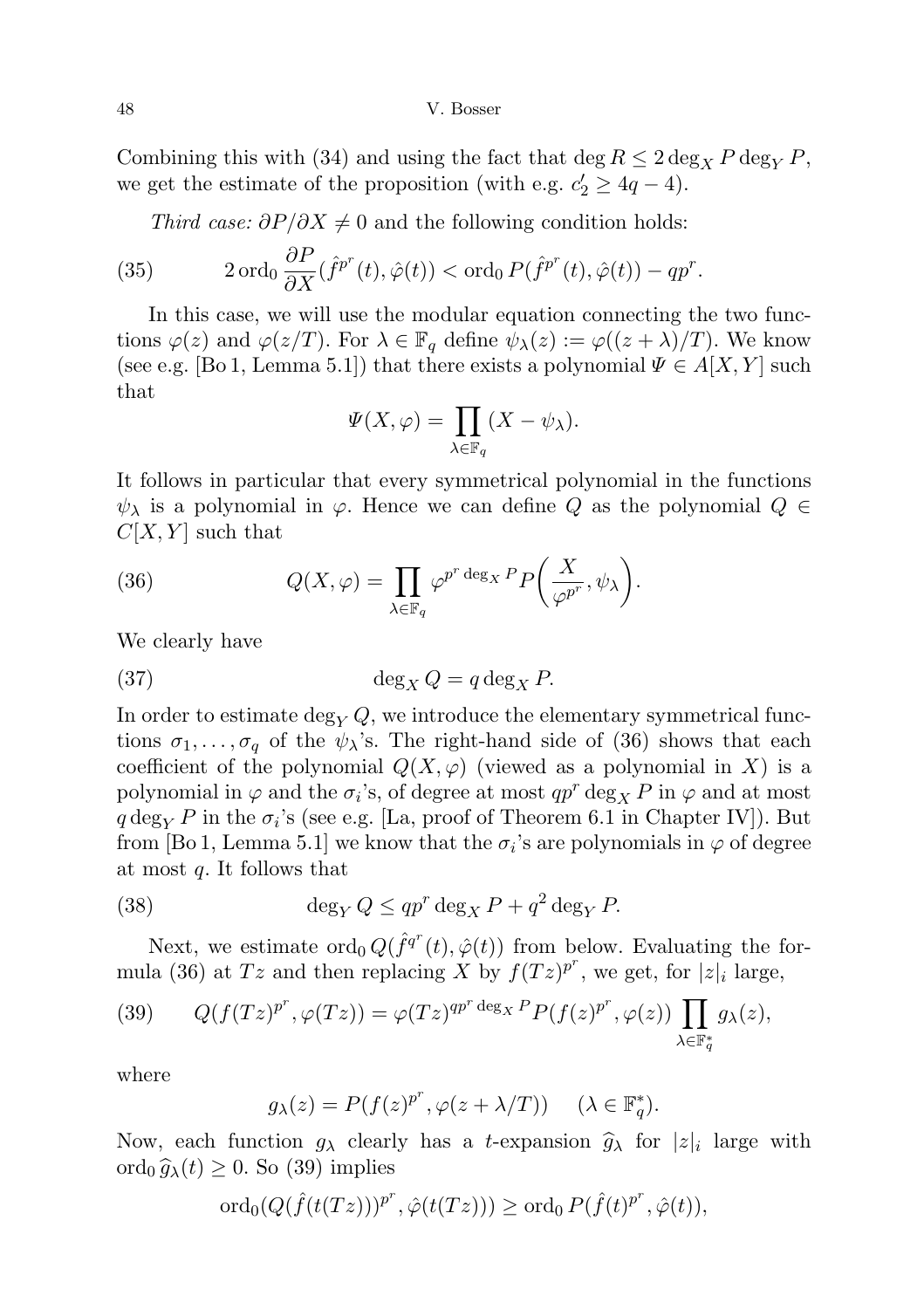and therefore

(40) 
$$
\operatorname{ord}_0(Q(\hat{f}(t))^{p^r}, \hat{\varphi}(t)) \geq \frac{1}{q} \operatorname{ord}_0 P(\hat{f}(t)^{p^r}, \hat{\varphi}(t)).
$$

The end of the proof is now very similar to that of Theorem 1. Define  $R(X) = \text{res}_Y(P,Q)$ . There exist  $U, V \in C[X, Y]$  such that  $R = UP + VQ$ . From this and (40) we deduce at once

(41) 
$$
\operatorname{ord}_0 R(\hat{f}(t)^{p^r}) \geq \frac{1}{q} \operatorname{ord}_0 P(\hat{f}(t)^{p^r}, \hat{\varphi}(t)).
$$

Assume for a moment that we have shown that  $R \neq 0$  (this will be done in Lemma 16 hereafter). Then, since  $\operatorname{ord}_0 \hat{f}(t) = q$ , we have

 $\operatorname{ord}_0 R(\hat{f}(t)^{p^r}) \leq qp^r \deg R \leq qp^r(\deg_X P \deg_Y Q + \deg_X Q \deg_Y P).$ 

This last inequality together with (41), (37) and (38) give again the multiplicity estimate, as soon as  $c'_2 \geq q^2(q^2+q)$ . Gathering all the cases, we see that Proposition 15 is true with  $c'_2 = q^2(q^2 + q)$ .

It remains to prove that the resultant just introduced above is not zero, which we state in the following lemma:

LEMMA 16. Let  $P \in C[X, Y]$  be an irreducible polynomial such that  $\deg_{Y} P > 1$ ,  $\partial P/\partial X \neq 0$  and the inequality (35) holds. Let  $Q \in C[X, Y]$  be the polynomial defined by (36), and set  $R(X) = \text{res}_Y(P,Q) \in C[X]$ . Then  $R(X) \neq 0.$ 

*Proof.* Suppose that  $R(X) = 0$ . We want to derive a contradiction. We will argue as in Section 3.2, using Newton's approximation method (but the proof will fortunately be much easier). Here again, we will use the formal series  $\sigma_{\alpha} \in C[[t]]$  and  $s \in C[[t]]$  introduced in Section 3.2 (see (19) and (21)). We will also write  $\mathfrak{K} = C((t)).$ 

We first show that there exists a sequence  $(x_i)_{i\geq 0}$  of elements of  $\mathfrak K$  satisfying the following three conditions:

- (i)  $x_0(t) = \hat{f}^{p^r}(t) + a_m t^m + \cdots$ , where  $a_m \neq 0$  and  $m > qp^r$  (the dots stand for terms of degree  $> m$ ).
- (ii)  $P(x_i(t), \hat{\varphi}(t)) = 0$  for all  $i \geq 0$ .
- (iii) For all  $i \geq 1$ , we have

$$
x_i = \frac{x_{i-1} \circ s}{(\hat{\varphi} \circ s)^{p^r}}.
$$

We construct the sequence  $(x_i)$  by induction. For  $i = 0$  we only have to find  $x_0$  satisfying (i) and (ii). To this end, we define  $f(X) = P(X, \hat{\varphi}(t)) \in$  $\mathfrak{O}[X]$ , where  $\mathfrak{O} = C[[t]]$ , and we set  $a_0 := \hat{f}^{p^r} \in \mathfrak{O}$ . Arguing now as in the proof of Lemma 10, we apply Lemma 9 (Hensel's lemma) and we get the existence of  $x_0 \in C[[t]]$  satisfying  $P(x_0(t), \hat{\varphi}(t)) = 0$  and  $\text{ord}_0(x_0 - \hat{f}^{p^r})$  $> qp^r$ . Now, we claim that  $x_0 \neq \hat{f}^{p^r}$ . Indeed, otherwise the functions f and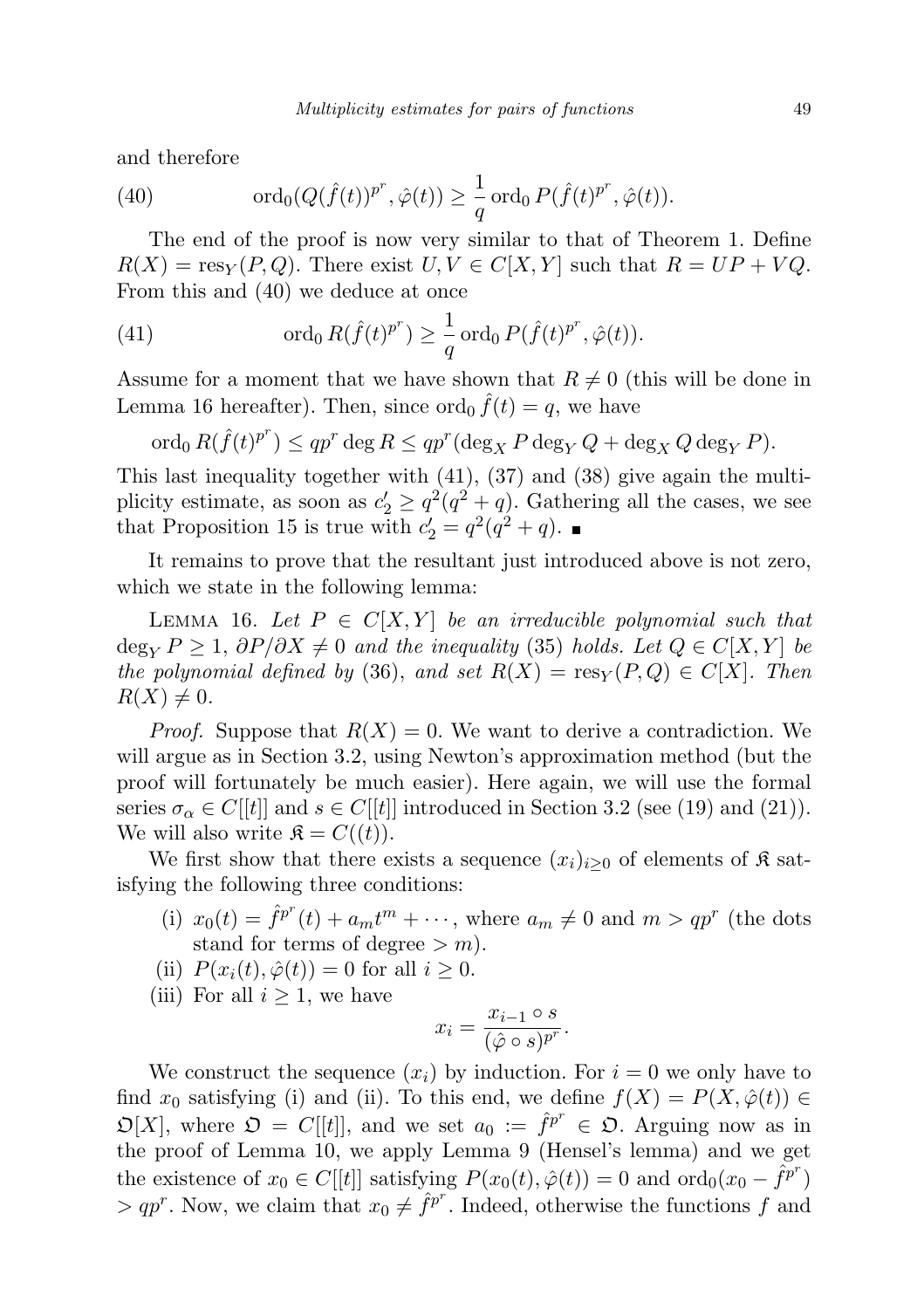$\varphi$  would be algebraically dependent over C and thus, since  $C(\varphi)$  is a finite extension of  $C(j)$  (see e.g. [Bo 1]), the two functions  $h = f/\varphi$  and j would also be algebraically dependent over  $C$ . But this is a contradiction, since  $j = -g^{q+1}/h^{q-1}$  and the functions g, h are algebraically independent over C ([Ge]). So,  $x_0 \neq \hat{f}^{p^r}$  as claimed and thus (i) and (ii) hold.

Suppose now that we have already constructed  $x_i$  satisfying the conditions (ii) and (iii), where  $i \geq 0$ . Since  $R(X) = 0$  we have  $P \mid Q$ , and thus (ii) implies

(42) 
$$
Q(x_i \circ s, \hat{\varphi} \circ s) = 0.
$$

Using the formula (36) at the point  $Tz$ , and noticing that (for  $|z|_i$  large)  $\varphi(Tz) = \hat{\varphi}(s(t(z)))$  and, for every  $\lambda \in \mathbb{F}_q$ ,

 $\psi_{\lambda}(Tz) = \varphi(z + \lambda/T) = \hat{\varphi}(t(z + \lambda/T)) = \hat{\varphi}(\sigma_{\alpha_{\lambda}}(t(z)))$  with  $\alpha_{\lambda} = e(\tilde{\pi}\lambda/T)$ , we get the following equality (in the ring  $\mathfrak{K}[X]$ ):

$$
Q(X, \hat{\varphi} \circ s) = \prod_{\lambda \in \mathbb{F}_q} (\hat{\varphi} \circ s)^{p^r \deg_X P} P \bigg( \frac{X}{(\hat{\varphi} \circ s)^{p^r}}, \hat{\varphi} \circ \sigma_{\alpha_{\lambda}} \bigg).
$$

It follows from this formula and from (42) that there is  $\lambda \in \mathbb{F}_q$  such that

$$
P\bigg(\frac{x_i \circ s}{(\hat{\varphi} \circ s)^{p^r}}, \hat{\varphi} \circ \sigma_{\alpha_{\lambda}}\bigg) = 0.
$$

As  $\sigma_{\alpha_{\lambda}} \circ \sigma_{-\alpha_{\lambda}} = t$ , we see that if  $x_{i+1} := (x_i \circ s \circ \sigma_{-\alpha_{\lambda}})/(\hat{\varphi} \circ s \circ \sigma_{-\alpha_{\lambda}})^{p^r}$ , then  $P(x_{i+1}, \hat{\varphi}) = 0$ . Since by Lemma 8(ii) we have  $s \circ \sigma_{-\alpha_{\lambda}} = s$ , we have constructed  $x_{i+1}$  satisfying (ii) and (iii).

We now show that the  $x_i$ 's are pairwise distinct. First of all, a straightforward induction using (iii) and the fact that  $\hat{\varphi} \circ s = (\hat{f} \circ s)/\hat{f}$  yields, for all  $i \geq 0$ ,

(43) 
$$
x_i = \frac{x_0 \circ s^i}{\left(\frac{\hat{f} \circ s^i}{\hat{f}}\right)^{pr}}.
$$

Suppose that there exist  $i \geq 0$  and  $k \geq 1$  such that  $x_i = x_{i+k}$ . Then, by  $(43)$ , we get  $(3)$ 

$$
x_0 \circ s^{i+k} = \left(\frac{\hat f \circ s^{i+k}}{\hat f \circ s^i}\right)^{p^r} x_0 \circ s^i,
$$

that is, cancelling from the right by  $s^i$ ,

(44) 
$$
x_0 \circ s^k = \left(\frac{\hat{f} \circ s^k}{\hat{f}}\right)^{p^r} x_0.
$$

(<sup>3</sup>) The right-hand side of this equality is the product of  $\left(\frac{\hat{f} \circ s^{i+k}}{\hat{f} \circ s^{i+k}}\right)$  $\left(\frac{\delta s^{i+k}}{\delta s^{i}}\right)^{p^r}$  and  $x_0 \circ s^i$ , not the composition.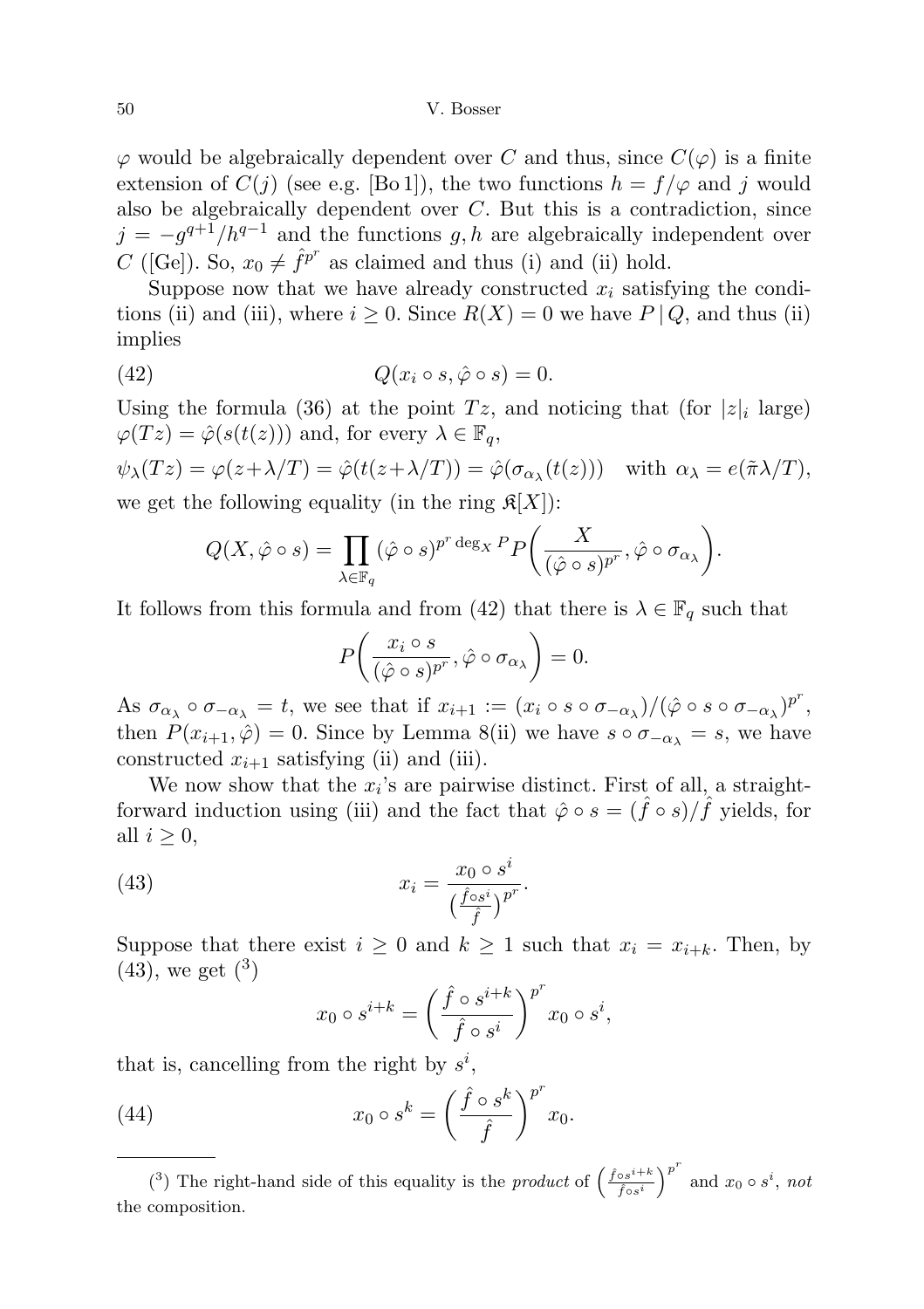Now, by condition (i) we have  $x_0 / \hat{f}^{p^r} = 1 - a_m t^{m - qp^r} + \cdots$ , so

(45) 
$$
\left(\frac{\hat{f} \circ s^k}{\hat{f}}\right)^{p^r} x_0 = (\hat{f} \circ s^k)^{p^r} + a_m t^{m - qp^r + q^{k+1}p^r} + \cdots
$$

On the other hand, we have, using again (i),

(46) 
$$
x_0 \circ s^k = (\hat{f} \circ s^k)^{p^r} + a_m t^{mq^k} + \cdots
$$

We see that the exponents of the " $a_m$  terms" in (45) and (46) are not equal since  $m > qp^r$ . It follows that (44) cannot hold, and therefore the  $x_i$ 's are pairwise distinct, as announced.

Since the  $x_i$ 's are distinct and by condition (ii) above they are all roots of the polynomial  $P(X, \hat{\varphi}) \in \mathfrak{K}[X]$ , which is non-zero since  $\hat{\varphi}$  is transcendental over C, we have the desired contradiction. Hence Lemma 16, and thus Proposition 15, is proved.  $\blacksquare$ 

*Proof of Theorem 2.* Let  $P \in C[X, Y]$  be a non-zero polynomial. Define  $Q \in C[X, Y]$  by

$$
Q(X,Y) = P(X/Y,Y)Y^{\deg_X P}.
$$

We have  $Q \neq 0$  and  $Q(\hat{f}(t), \hat{\varphi}(t)) = \hat{\varphi}(t)^{\deg_X P} P(\hat{h}(t), \hat{\varphi}(t))$ . Using now Proposition 15 with  $r = 0$  (and with Q instead of P), together with the facts that  $\deg_X Q = \deg_X P$ ,  $\deg_Y Q \leq \deg_X P + \deg_Y P$  and  $\operatorname{ord}_0 \hat{\varphi}(t) = q - 1$ , one readily obtains Theorem 2 with  $c_2 = 2c'_2$ .

5. Proofs of the corollaries. The proof of the corollaries is based on Lemma 17 below. To state it more easily, we introduce the following definition. Let  $\mathfrak{K} = C((t))$ . Given  $\alpha, \beta \in \{0,1\}$ , we will say that a pair  $(F, G)$  of elements of  $\mathfrak K$  satisfies a multiplicity hypothesis of type  $(\alpha, \beta)$  if there exists a real number  $c = c(F, G) > 0$  such that, for every non-zero polynomial  $P \in C[X, Y]$ ,

(47)  $\text{ord}_0 P(F(t), G(t)) \leq c(\text{deg}_X^+ P + \alpha \text{deg}_Y^+ P)(\text{deg}_Y^+ P + \beta \text{deg}_X^+ P).$ 

Thus, for example, by Theorem 1 the pair  $(t, \hat{y}(t))$  satisfies a multiplicity hypothesis of type  $(0, 0)$  (and also of type  $(\alpha, \beta)$  for all  $\alpha, \beta \in \{0, 1\}$ ), whereas in Corollary 5 the pair  $(\hat{f}_1, \hat{f}_2)$  satisfies a multiplicity hypothesis of type  $(1, 1)$ . With this terminology we can state:

LEMMA 17. Let  $F_0, G \in \mathfrak{K}$ , and suppose that  $(F_0, G)$  satisfies a multiplicity hypothesis of type  $(\alpha, \beta)$ . Let F be a non-constant element of  $\mathfrak K$  such that  $F_0$  and F are algebraically dependent over C. Then  $(F, G)$  also satisfies a multiplicity hypothesis of type  $(\alpha, \beta)$ .

*Proof.* In the following proof, the symbol  $\ll$  means that the implied constant (is positive and) depends only on  $F_0$ , F and G. Let  $A \in C[X, Y]$ be an irreducible polynomial such that  $A(F_0, F) = 0$ . Since  $(F_0, G)$  satisfies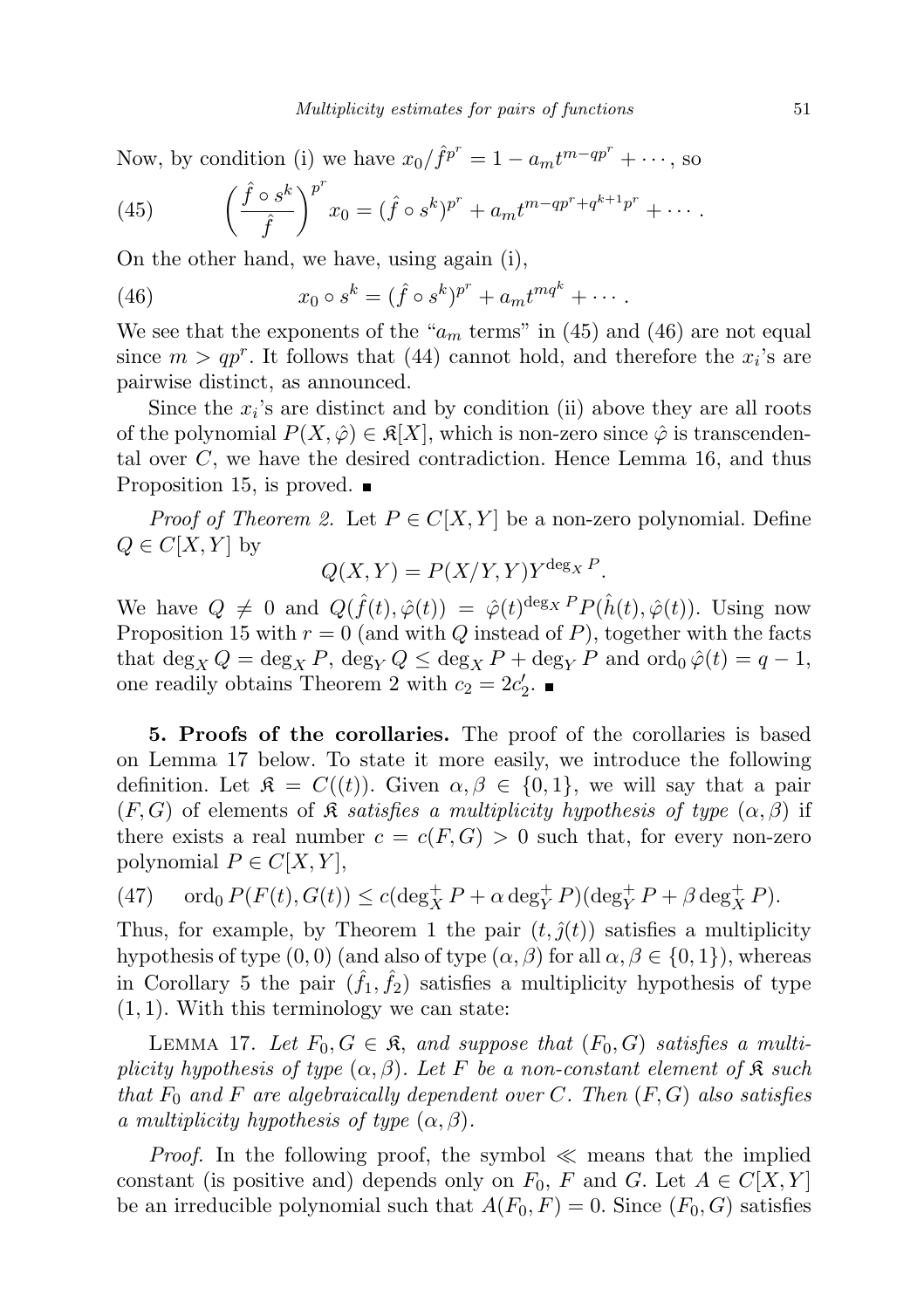a multiplicity hypothesis,  $F_0$  is in particular transcendental over C and thus we have  $\deg_Y A \geq 1$ . Let now  $P \in C[X, Y]$  be a non-zero polynomial. We want to prove that  $(47)$  holds, so we may clearly assume that P is irreducible. If deg<sub>Y</sub>  $P = 0$ , then P has the form  $P = aX + b$  with  $a, b \in C$ ,  $a \neq 0$ , and since F is non-constant, we immediately get ord<sub>0</sub>  $P(F(t), G(t))$   $\ll$  $\deg_X P$  as desired. Hence we assume from now on that  $\deg_Y P \geq 1$ . We introduce in this case a new indeterminate Z and consider the resultant  $R(X, Z) = \text{res}_Y(P(Y, Z), A(X, Y))$ . There exist two polynomials  $U(X, Y, Z)$ and  $V(X, Y, Z)$  such that  $R(X, Z) = U(X, Y, Z)P(Y, Z)+V(X, Y, Z)A(X, Y),$ so we have in particular  $R(F_0, G) = U(F_0, F, G)P(F, G)$ . We now note that  $\deg_X A$  and  $\deg_Y A$  depend only on  $F_0$  and F, so they are constants. Also, ord<sub>0</sub>  $F_0(t)$ , ord<sub>0</sub>  $F(t)$  and ord<sub>0</sub>  $G(t)$  are constants. From this we deduce first that  $\deg_X U \ll \deg_X P$ ,  $\deg_Z U \ll \deg_Y P$ ,  $\deg_Y U \ll 1$ , and next that  $U(F_0, F, G)$  has a pole at zero of order at most

$$
\ll \deg_X P + \deg_Y P \ll (\deg_X^+ P + \alpha \deg_Y^+ P)(\deg_Y^+ P + \beta \deg_X^+ P).
$$

Hence

$$
\begin{aligned} \n\text{ord}_0 \, P(F(t), G(t)) &\leq \, \text{ord}_0 \, R(F_0(t), G(t)) \\ \n&\quad + c' (\text{deg}_X^+ P + \alpha \, \text{deg}_Y^+ P) (\text{deg}_Y^+ P + \beta \, \text{deg}_X^+ P), \n\end{aligned}
$$

where c' is a constant. Now, since  $\deg_Z P(Y, Z) = \deg_Y P \ge 1$  and  $\deg_Z A(X, Y) = 0$ , we trivially have  $P(Y, Z) \nmid A(X, Y)$ . The polynomial  $P(Y, Z)$  being irreducible in  $C[X, Y, Z]$ , it follows that  $R(X, Z) \neq 0$  and thus using the hypothesis on  $(F_0, G)$  we have an inequality of the form (47) with F and P replaced by  $F_0$  and R. Using  $\deg_X R \ll \deg_X P$  and  $\deg_Z R \ll \deg_Y P$ , we finally obtain

$$
\operatorname{ord}_0 P(F(t), G(t)) \ll (\deg_X^+ P + \alpha \deg_Y^+ P)(\deg_Y^+ P + \beta \deg_X^+ P)
$$

as required.

*Proof of Corollary 3.* We know that the field  $C(\varphi)$  is a finite extension of the field  $C(j)$  of degree  $q + 1$  (see for instance [Bo 1]), so  $j \in C(\varphi)$ . Theorem 2 and Lemma 17 then immediately give Corollary 3. If we want now to compute explicitly a possible constant  $c_3$ , we can proceed as follows. The explicit formula relating j and  $\varphi$  is computed in [Bo 1] and reads  $j = B(\varphi)$ with

$$
B(X) = -1/X + T^{q} + T^{q^{2}}X^{q-1} - T^{q^{2}+q}X^{q}.
$$

Let  $P \in C[X, Y], P \neq 0$ . Then, by setting  $Q(X, Y) = Y^{\deg_Y P} P(X, B(Y))$ and noticing that  $\text{ord}_0 \hat{\varphi}(t) = q - 1$ , we obtain, using Theorem 2,

$$
\begin{aligned} \n\text{ord}_0 \, P(\hat{h}(t), \hat{\jmath}(t)) &= \text{ord}_0 \, Q(\hat{h}(t), \hat{\varphi}(t)) - (q - 1) \deg_Y P \\ \n&\leq c_2 \deg_X^+ Q(\deg_X Q + \deg_Y Q). \n\end{aligned}
$$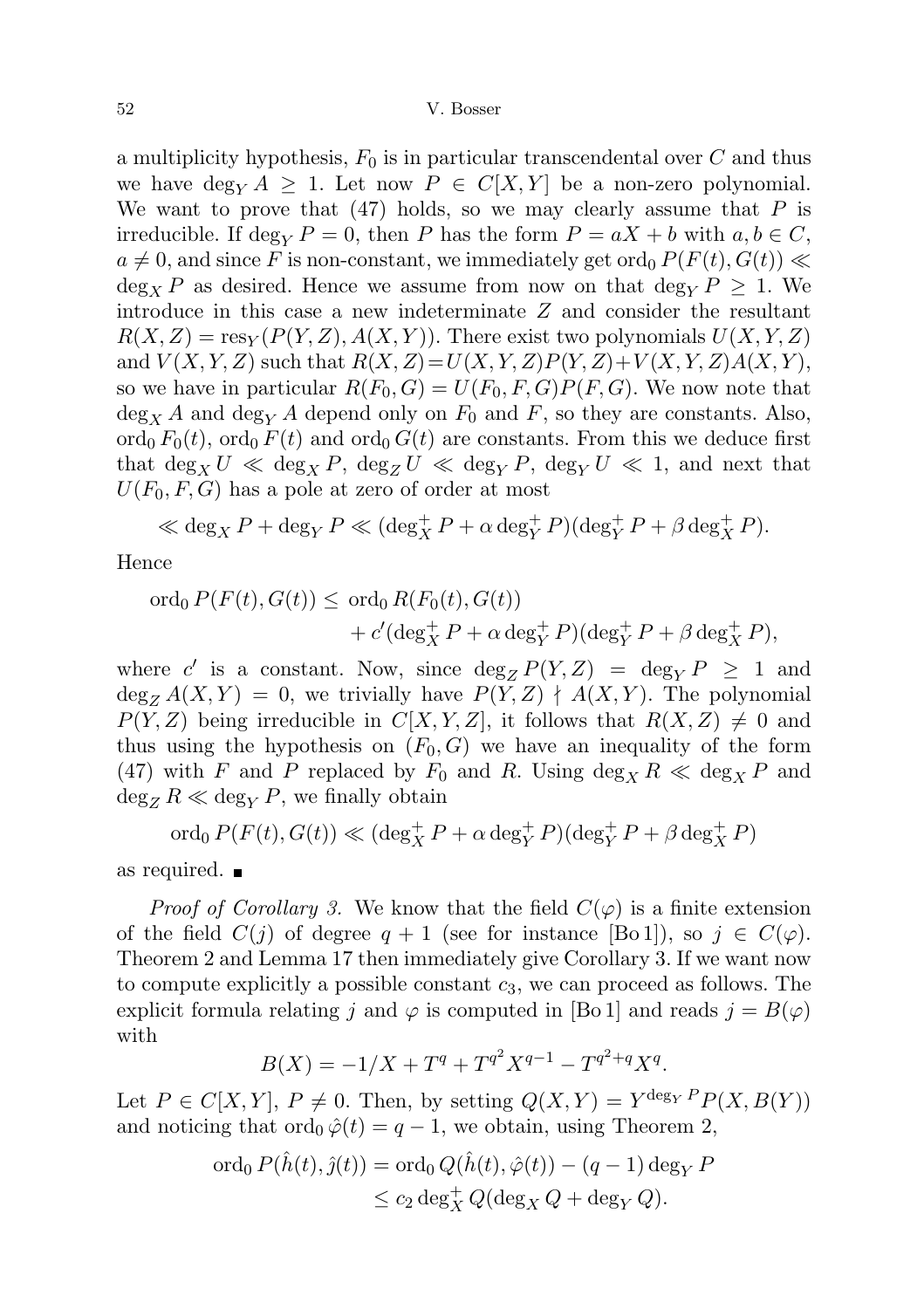Using now deg<sub>X</sub>  $Q = \deg_x P$  and  $\deg_V Q \leq (q+1) \deg_V P$  we get the corollary with the explicit constant  $c_3 = (q+1)c_2$ .

*Proof of Corollary 4.* Let k be the weight of f. Then  $f^{q+1}/h^k$  is a meromorphic modular function of weight 0 and type 0, so  $f^{q+1}/h^k \in C(j)$ . But since the function  $f^{q+1}/h^k$  has no poles in  $\Omega$  (recall that h does not vanish on  $\Omega$ ), we have in fact  $f^{q+1}/h^k \in C[j]$ . Thus, we can write  $f^{q+1}/h^k =$  $B(j)$  for a certain (non-zero)  $B \in C[X]$ . Let now  $P \in C[X,Y]$  be a nonzero polynomial. Then  $P(\hat{f}(t)^{q+1}, \hat{j}(t)) = Q(\hat{h}(t), \hat{j}(t)),$  where  $Q(X, Y) =$  $P(X^k B(Y), Y)$ . Since k and B depend on f only, we have furthermore  $\deg_X Q \ll \deg_X P$  and  $\deg_Y Q \ll \deg_X P + \deg_Y P$ , where the constant involved depends on f only. Corollary 3 yields  $\text{ord}_0 P(\hat{f}(t)^{q+1}, \hat{g}(t)) \ll$  $\deg_X P(\deg_X P + \deg_Y P)$ . Thus, with the above terminology,  $(\hat{f}^{q+1}, \hat{j})$  satisfies a multiplicity hypothesis of type  $(0, 1)$ . Applying now Lemma 17 yields the corollary.  $\blacksquare$ 

*Proof of Corollary 5.* The proof is similar to the previous one. Let  $k_1$  and  $k_2$  be the weights of  $f_1$  and  $f_2$ , respectively. As in the proof of Corollary 4 there exist polynomials  $A_1, A_2 \in C[X]$  such that  $f_i^{q+1} = h^{k_i} A_i(j), i =$ 1, 2. Let  $P \in C[X, Y]$  be a non-zero polynomial, and define  $Q(X, Y) =$  $P(X^{k_1}A_1(Y), X^{k_2}A_2(Y))$ . Then  $P(\hat{f}_1(t)^{q+1}, \hat{f}_2(t)^{q+1}) = Q(\hat{h}(t), \hat{g}(t)), Q \neq 0$ (because of the latter relation and the fact that  $\hat{f}_1^{q+1}$  $\hat{f}_1^{q+1}, \hat{f}_2^{q+1}$  $2^{q+1}$  are algebraically independent),  $\deg_X Q \ll \deg_X P + \deg_Y P$  and  $\deg_Y Q \ll \deg_X P + \deg_Y P$ , where the implied constants do not depend on  $P$ . From this and Corollary 3 we derive that  $(\hat{f}_1^{q+1})$  $\hat{f}_1^{q+1}, \hat{f}_2^{q+1}$  $2^{q+1}$ ) satisfies a multiplicity hypothesis of type  $(1, 1)$ . Applying now Lemma 17 twice yields Corollary 5.

Acknowledgements. This paper was written when I was working at the Institute of Mathematics of Basel. It is a great pleasure for me to thank this institute for their hospitality, and in particular to thank David Masser for his support during all the years I spent within his group.

#### References

- [ADR] M. Ably, L. Denis et F. Recher, Transcendance de l'invariant modulaire en car- $\alpha$ ctéristique finie, Math. Z. 231 (1999), 75–89.
- [Bo 1] V. Bosser, Congruence properties of the coefficients of the Drinfeld modular invariant, Manuscripta Math. 109 (2002), 289–307.
- [Bo 2] —, Approximation measures for transcendental values of certain Drinfeld modular functions, in progress.
- [Di] S. Dion, Un théorème de transcendance en caractéristique finie, J. Théor. Nombres Bordeaux 15 (2003), 57–82.
- [Ge] E.-U. Gekeler, On the coefficients of Drinfeld modular forms, Invent. Math. 93 (1988), 667–700.
- [La] S. Lang, Algebra, rev. 3rd ed., Grad. Texts in Math. 211, Springer, 2002.